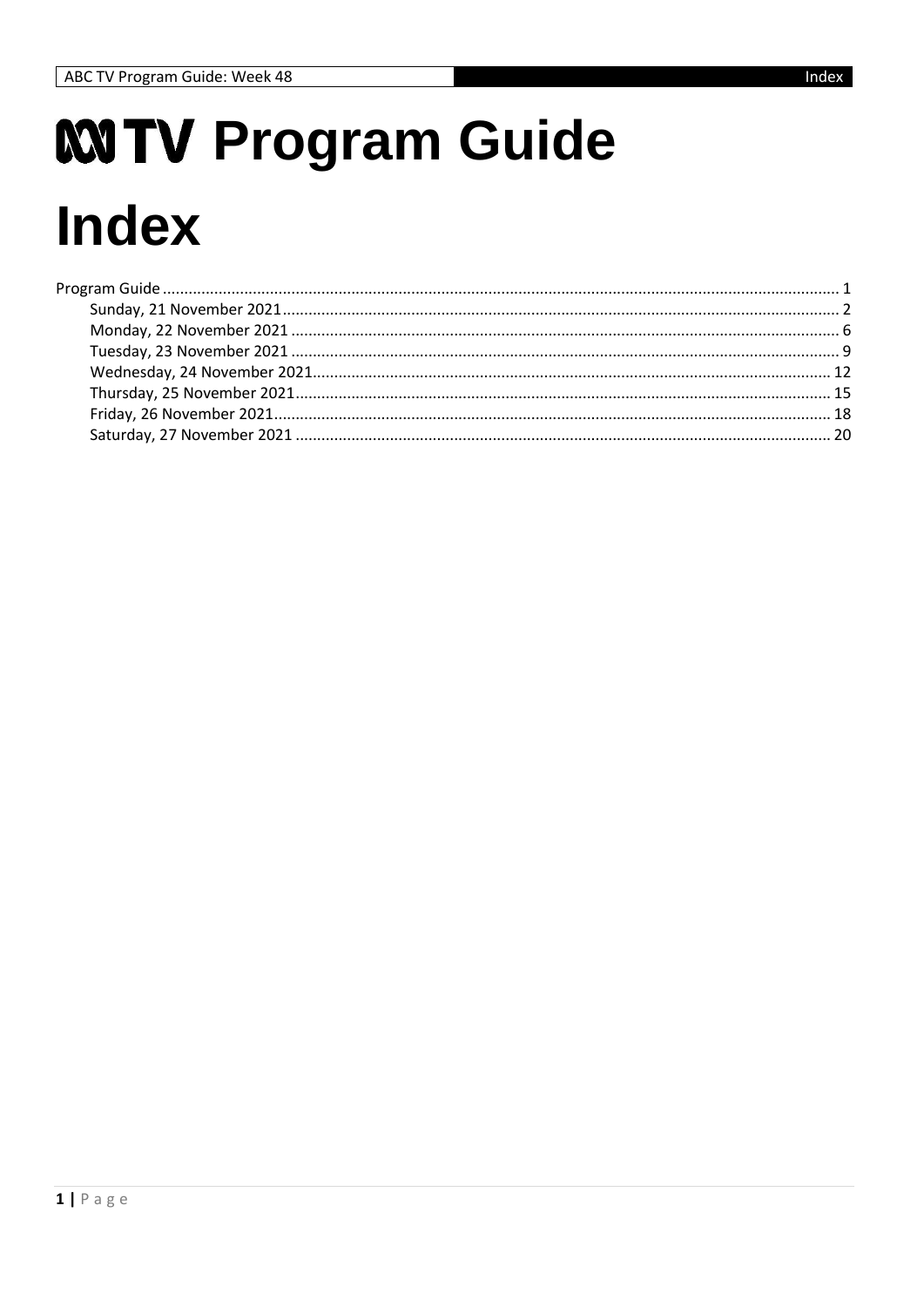# <span id="page-1-0"></span>**Sunday, 21 November 2021**

| 6:00am  | rage<br>(CC, PG)<br>Keep the party vibe going with wall-to-wall music videos, from new releases to classics<br>and the long-forgotten.                                                                                                                                              |
|---------|-------------------------------------------------------------------------------------------------------------------------------------------------------------------------------------------------------------------------------------------------------------------------------------|
| 7:00am  | <b>Weekend Breakfast</b><br>(CC)<br>Ease into your Sunday with an intelligent and engaging mix of news, updated<br>information, in-depth analysis, interviews, politics and weather. Presented by Johanna<br>Nicholson and Fauziah Ibrahim plus sport with Jared Coote.             |
| 9:00am  | <b>Insiders</b><br>(CC)<br>After the COP26 Climate Change Summit in Glasgow, PM Scott Morrison returns to<br>Canberra for the final sitting fortnight of 2021 as our federal politicians count down to<br>the summer break and a gruelling 2022 election campaign.                  |
| 10:00am | <b>Offsiders</b><br>(CC)<br>Kelli Underwood and the panel discuss all the sporting action from the week including<br>the A-League Mens, WBBL and the summer of cricket plus the count down to the Ashes,<br>NBL, WNBL and A-League Womens.                                          |
| 10:30am | <b>The World This Week</b><br>(CC, Repeat)<br>Beverley O'Connor presents the week's best international stories from an Australian<br>perspective, as seen by ABC News reporters posted in Europe, North America, the<br>Middle East, North Asia, South Asia and the Pacific.        |
| 11:00am | <b>Compass: PTSD - Love Stories</b><br>(CC,AD, Repeat, PG, Adult Themes)<br>A story of hope and an exploration of identity, love, and relationships on caregivers for<br>those who suffer trauma induced PTSD incurred from working in the fire, ambulance,<br>and police services. |
| 11:30am | <b>Songs of Praise</b><br>(Repeat)                                                                                                                                                                                                                                                  |
| 12:00pm | <b>ABC News at Noon</b><br>(CC)<br>Miriam Corowa presents the latest from ABC News, following today's top stories and<br>coverage of events as they unfold. Plus original reporting, expert analysis and all the<br>updated news, sport, weather and information you need.          |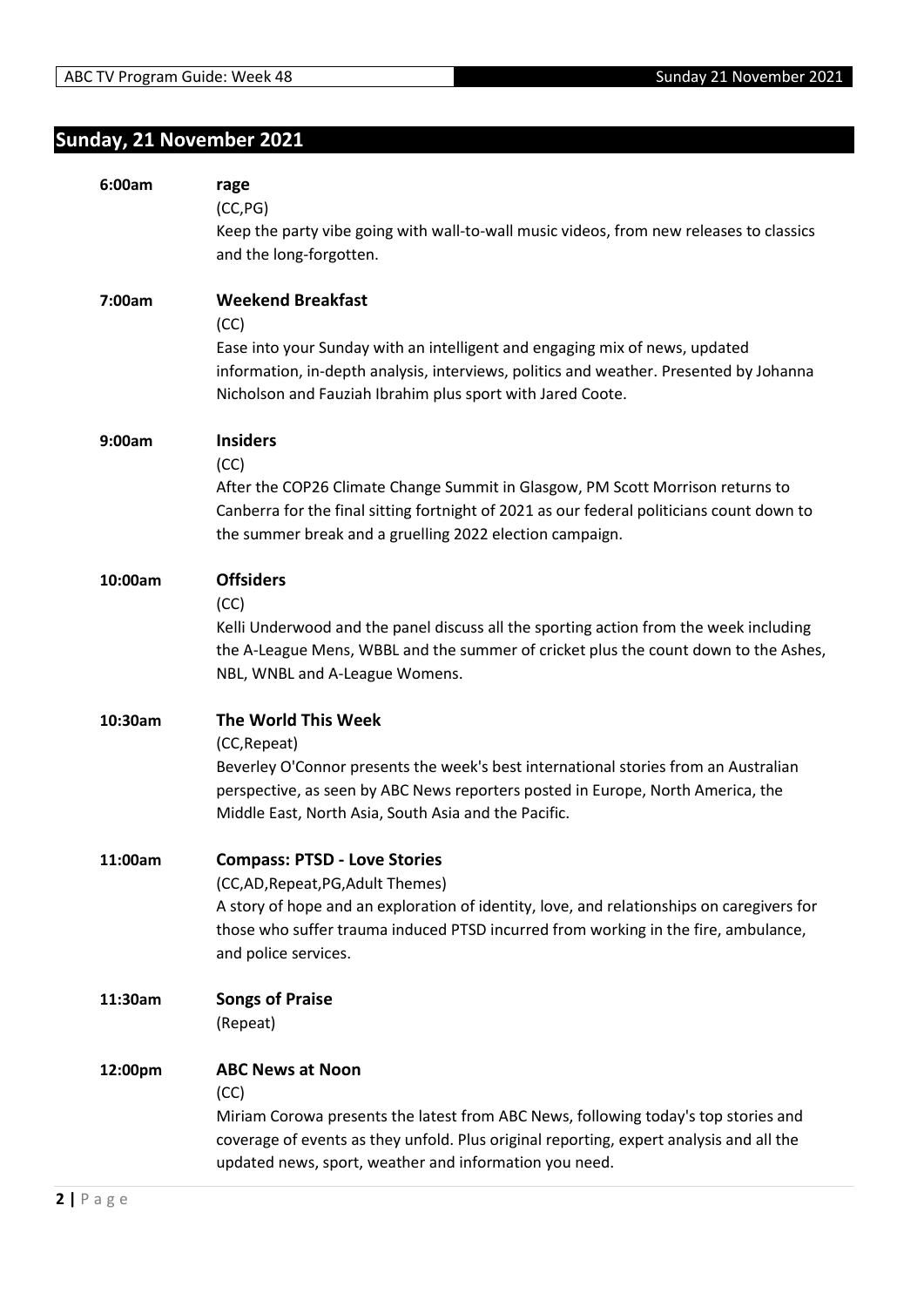| 12:30pm            | <b>Landline</b><br>(CC)<br>In 2021 Landline turns 30, celebrating three decades telling the stories of farmers,<br>businesses and communities from Australia's rural and regional heartland. Hosted by<br>award-winning journalist Pip Courtney.                                                                                                                                                                            |
|--------------------|-----------------------------------------------------------------------------------------------------------------------------------------------------------------------------------------------------------------------------------------------------------------------------------------------------------------------------------------------------------------------------------------------------------------------------|
| 1:30pm             | <b>Gardening Australia</b><br>(CC,AD,Repeat,G,Aboriginal and Torres Strait Islander viewers are advised that the<br>following program may contain images and voices of people who have died)<br>Inspiring, entertaining and full of practical advice, join Costa Georgiadis and the team as<br>they unearth gardening ideas, meet avid gardeners and look at some of the most<br>inspiring gardens from across the country. |
| 2:30 <sub>pm</sub> | <b>Pilgrimage: Road to Santiago</b><br>(CC, Repeat, PG)<br>The seven pilgrims are on the final stretch, and as temperature reaches record highs,<br>they have to walk every step of the way, getting their pilgrim passport stamped twice a<br>day to prove they've gone the distance. (Final)                                                                                                                              |
| 3:30pm             | <b>Rick Stein's Secret France</b><br>(CC, Repeat, G)<br>Rick arrives in Perigord, famous for black truffles, walnuts and duck dishes. He cooks<br>enchaud, a traditional pot-roast pork, before heading towards the balmy shores of the<br>Med.                                                                                                                                                                             |
| 4:30pm             | Everyone's A Critic: National Gallery Of Victoria - International Collection<br>(CC, Repeat, PG)<br>This week the critics visit the National Gallery of Victoria (NGV), Melbourne. Founded in<br>1861, the NGV is the oldest and most visited gallery in Australia.                                                                                                                                                         |
| 5:00pm             | <b>Art Works</b><br>(CC, Repeat)<br>Art Works is dedicated to exploring the full spectrum of the arts in Australia. Hosted by<br>arts broadcaster Namila Benson, Art Works will reset the national artistic conversation<br>featuring a palette of ideas for everyone.                                                                                                                                                      |
| 5:30pm             | <b>The Sound</b><br>(CC)<br>Celebrating the movers and shakers of the Australian music scene, showcasing some of<br>the country's best musicians with exclusive live performances and interviews.                                                                                                                                                                                                                           |
| 6:00pm             | <b>Antiques Roadshow: Piece Hall 2</b><br>(CC)<br>The Antiques Roadshow comes from the Piece Hall in Halifax, recently restored to its full<br>Georgian glory. Treasures turning up include a royal portrait by Beryl Cook and artwork<br>by the 'Pennine Painter' Peter Brook.                                                                                                                                             |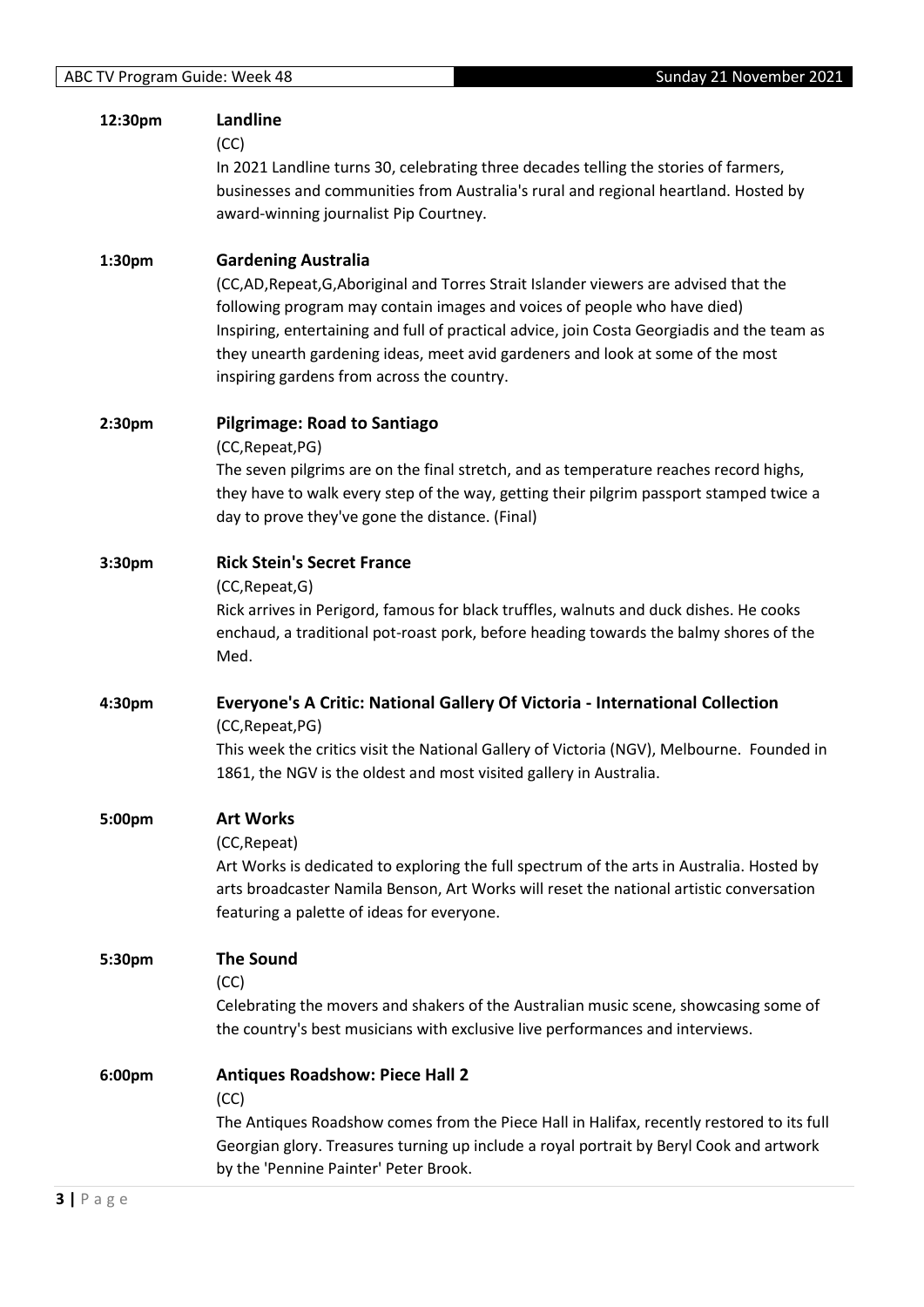| 7:00pm           | <b>ABC News Sunday</b><br>(CC)                                                                                                                                                                                                                                                                                                                       |
|------------------|------------------------------------------------------------------------------------------------------------------------------------------------------------------------------------------------------------------------------------------------------------------------------------------------------------------------------------------------------|
| 7:40pm           | Death In Paradise: Murder Most Animal<br>(CC,AD,Repeat,M,Violence)<br>DI Jack Mooney and the team enter a nest of vipers when a zoo owner is poisoned by a<br>tranquiliser dart, leaving the family run business in turmoil. New officer Ruby Patterson<br>arrives with a unique take on crime fighting.                                             |
| 8:40pm           | <b>Total Control</b><br>(CC,AD,M,Adult Themes, Coarse Language)                                                                                                                                                                                                                                                                                      |
| *New<br>Episode* | Alex's success on the campaign trail has caught the attention of popular incumbent Jack<br>Ramsay and he's not going down without a fight. Rachel's bid for re-election gets a boost<br>when she attends a rival's campaign event.                                                                                                                   |
| 9:35pm           | <b>Noughts And Crosses</b><br>(CC,AD,M,Adult Themes, Coarse Language)<br>As Albion celebrates Midsummer, Lekan stops at nothing to get revenge on Callum. Jude<br>takes desperate measures to prove himself to Dorn.                                                                                                                                 |
| 10:35pm          | <b>Stateless: Panis Angelicus</b><br>(CC, Repeat, M, Adult Themes, Coarse Language, Sex Scenes, Violence)<br>Tensions run high as Clare struggles to keep control of Barton. Sofie's mental health<br>deteriorates as the memory of what Gordon did to her is resurrected. Ameer's lies come<br>undone, putting his visa chances in severe jeopardy. |
| 11:30pm          | <b>Talking Heads: The Outside Dog</b><br>(CC, Repeat, M, Adult Themes)<br>Marjory hates husband Stuart's dog, Tina. He takes her out late, comes in at midnight,<br>clothes in the wash, naked to bed and then starts carrying on. Then the police arrive.                                                                                           |
| 12:05am          | Silent Witness: Lift Up Your Hearts (Part One)<br>(CC, Repeat, M, Adult Themes)<br>After a teenage boy is senselessly killed in a meth lab explosion, his teacher confronts<br>the drug dealers. Dangerous batches of new drugs are hitting the streets, and there is a<br>rise in violent and accidental deaths.                                    |
| 1:05am           | <b>Tea with the Dames</b><br>(CC, Repeat, M, Coarse Language)<br>This delightful film invites you to spend time with screen icons Eileen Atkins, Judi Dench,<br>Joan Plowright and Maggie Smith as they talk about their lives: their experience in<br>theatre, TV, film and memories of times gone by.                                              |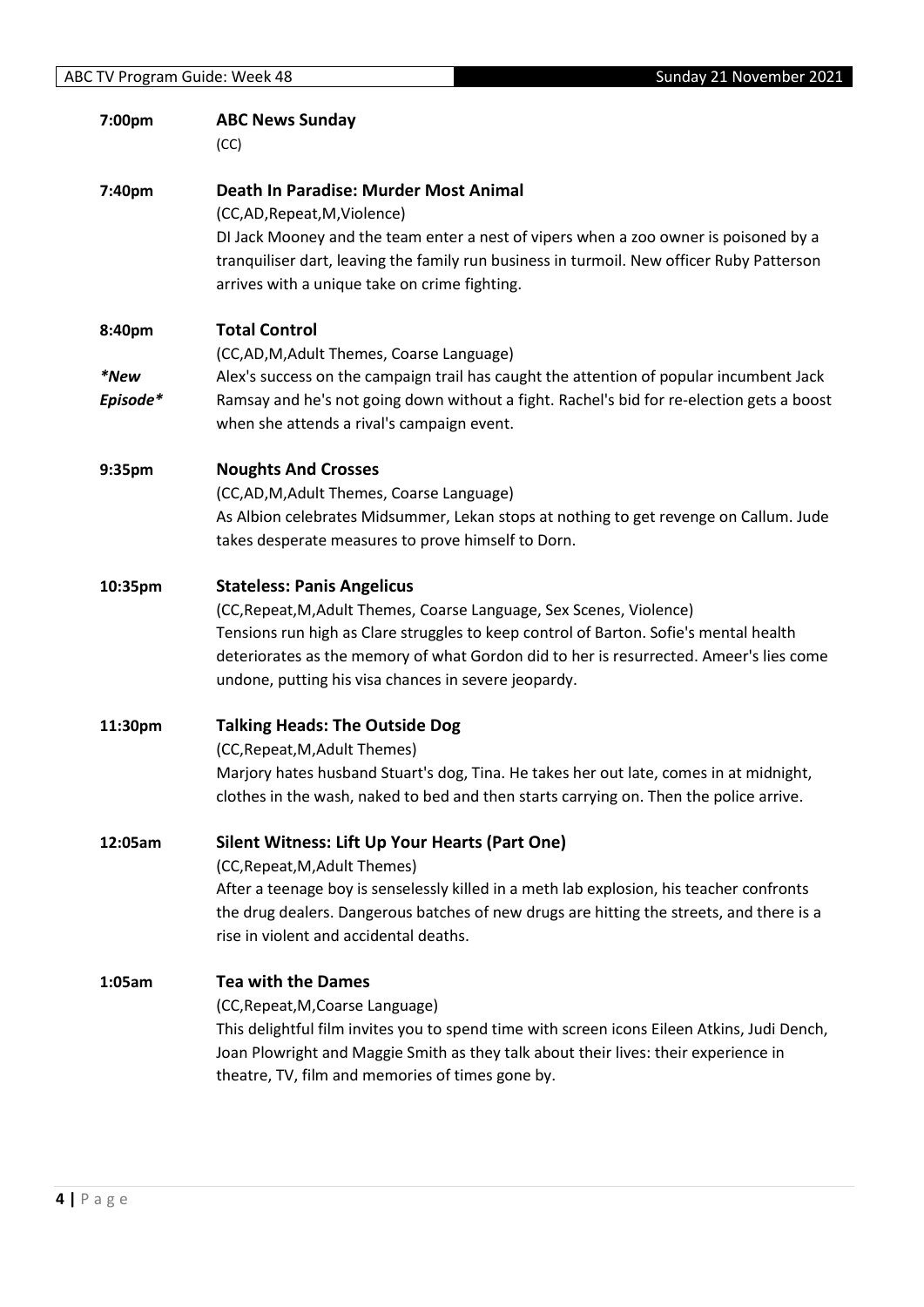#### **2:25am rage**

(MA,Rage Warning - Adult Themes, Coarse Language, Drug Use, Horror, Nudity, Sex References, Violence)

Australia's longest running music TV show, rage is home to the biggest vault of music videos from a diverse range of artists, genres and eras. We curate the best clips of all time to surprise and entertain you for hours.

#### **3:55am Death In Paradise: Murder Most Animal**

(CC,AD,Repeat,M,Violence)

DI Jack Mooney and the team enter a nest of vipers when a zoo owner is poisoned by a tranquiliser dart, leaving the family run business in turmoil. New officer Ruby Patterson arrives with a unique take on crime fighting.

#### **4:55am Insiders**

(CC,Repeat)

After the COP26 Climate Change Summit in Glasgow, PM Scott Morrison returns to Canberra for the final sitting fortnight of 2021 as our federal politicians count down to the summer break and a gruelling 2022 election campaign.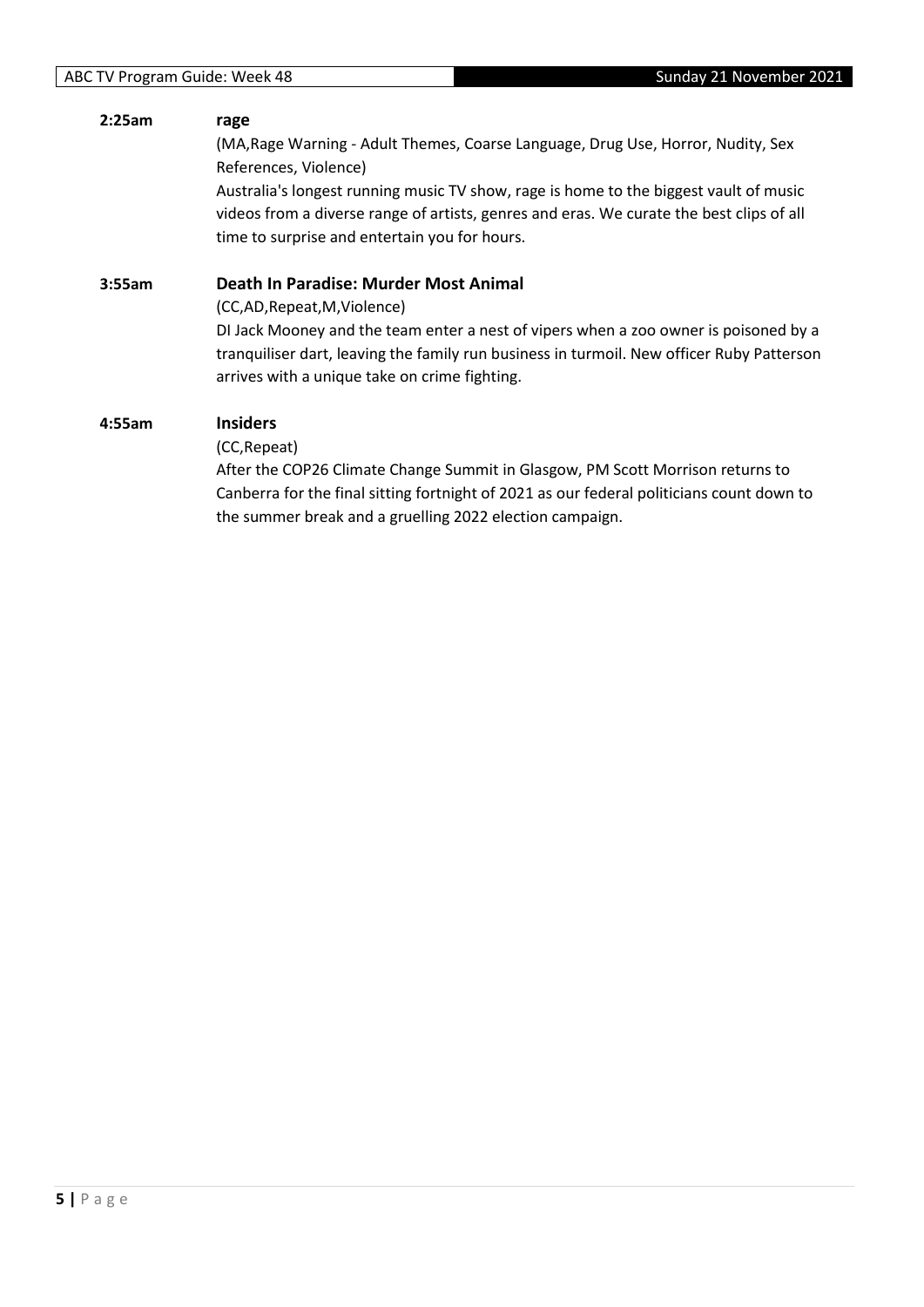# <span id="page-5-0"></span>**Monday, 22 November 2021**

| 6:00am             | <b>News Breakfast</b>                                                                        |
|--------------------|----------------------------------------------------------------------------------------------|
| 9:00am             | (CC)                                                                                         |
|                    | <b>ABC News Mornings</b><br>(CC)                                                             |
| 10:00am            | Landline                                                                                     |
|                    | (CC, Repeat)                                                                                 |
| 11:00am            | <b>The Great Acceleration</b>                                                                |
|                    | (CC, Repeat, G)                                                                              |
| 12:00pm            | <b>ABC News At Noon</b>                                                                      |
|                    | (CC)                                                                                         |
| 1:00pm             | Grantchester                                                                                 |
|                    | (CC,AD, Repeat, PG, Adult Themes) Final                                                      |
| 2:00 <sub>pm</sub> | <b>Parliament Question Time</b>                                                              |
|                    | (CC)                                                                                         |
| 3:15 <sub>pm</sub> | <b>ABC News Afternoons</b>                                                                   |
|                    | (CC)                                                                                         |
| 4:10 <sub>pm</sub> | <b>Think Tank</b>                                                                            |
|                    | (CC, Repeat, G)                                                                              |
| 5:10pm             | <b>Grand Designs Australia</b>                                                               |
|                    | (CC, Repeat, PG)                                                                             |
|                    |                                                                                              |
| 6:00pm             | <b>The Drum</b>                                                                              |
|                    | (CC)                                                                                         |
|                    | Ellen Fanning and Julia Baird host smart and respectful conversations about the issues       |
|                    | impacting people's lives in the show that values expertise above opinions.                   |
|                    |                                                                                              |
| 7:00pm             | <b>ABC News</b>                                                                              |
|                    | (CC)                                                                                         |
|                    |                                                                                              |
| 7:30pm             | 7.30                                                                                         |
|                    | (CC)                                                                                         |
|                    | Australia's leading nightly public affairs program, bringing you more exclusive              |
|                    | investigations and real life stories of extraordinary Australians. Plus a unique perspective |
|                    | on the issues of the day. Presented by Leigh Sales.                                          |
|                    |                                                                                              |
| 8:00pm             | <b>Australian Story</b>                                                                      |
|                    | (CC)Final                                                                                    |
|                    | Putting the 'real' back into reality TV, the award-winning series brings you authentic       |
|                    | stories told in people's own words. For 25 years we have been telling the stories of         |
|                    | extraordinary Australians. (Final for 2021)                                                  |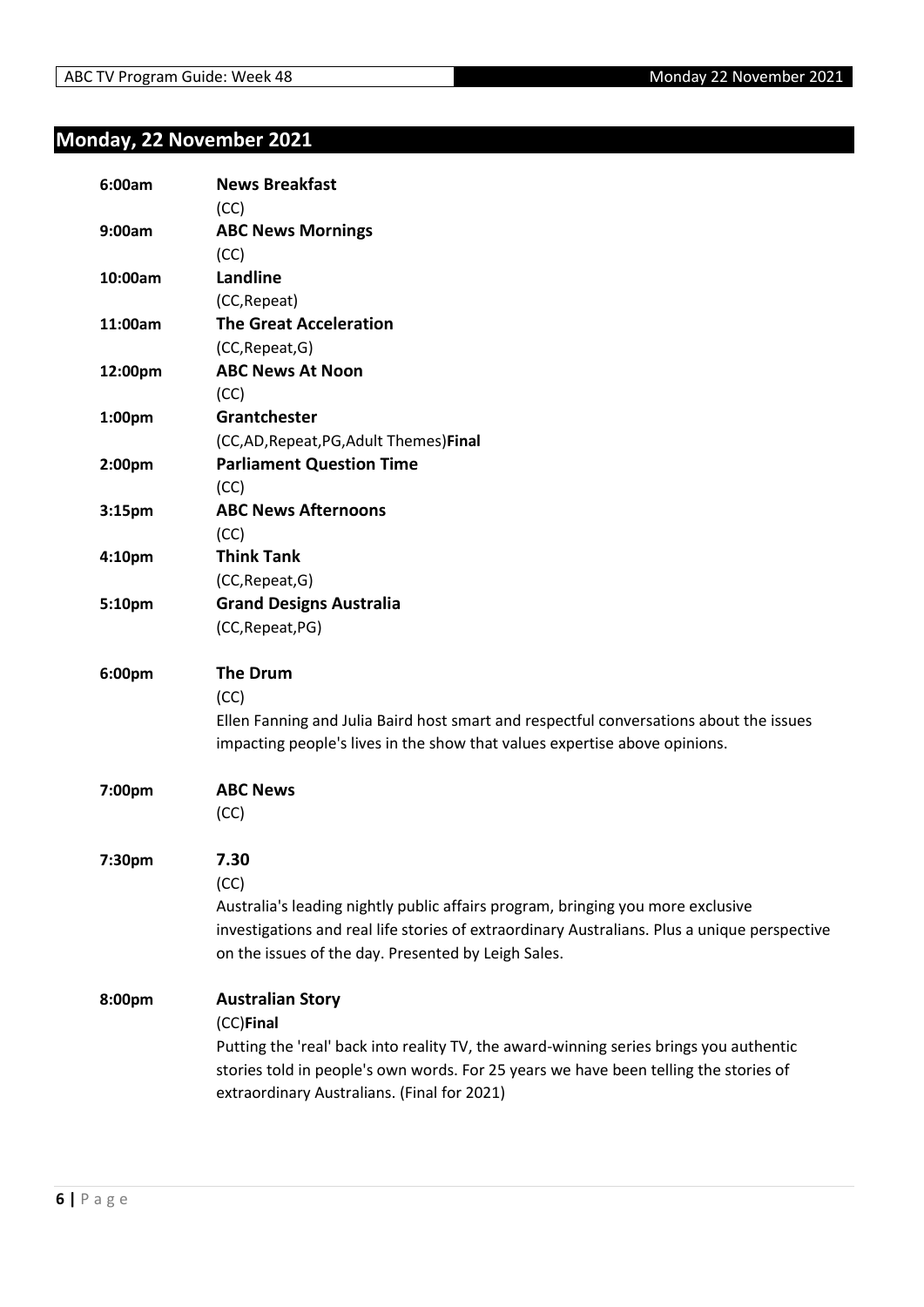| 8:30pm                              | <b>Universe with Brian Cox</b><br>(CC)                                                                                                                                                                                                                                                                               |
|-------------------------------------|----------------------------------------------------------------------------------------------------------------------------------------------------------------------------------------------------------------------------------------------------------------------------------------------------------------------|
| <i><b>*Brand New</b></i><br>Series* | Thirty years ago, the only planets we knew of were those in our solar system. Today we<br>have discovered thousands more and suspect there are billions waiting to be discovered<br>in our galaxy. Is there a second Earth among them?                                                                               |
| 9:30pm                              | <b>Media Watch</b><br>(CC, PG)<br>Australia's leading forum for media analysis and comment, bringing you a fearless<br>critique of the week's journalism. Presented by Paul Barry.                                                                                                                                   |
| 9:50pm                              | <b>The Wimbledon Kidnapping</b><br>(CC, PG)<br>Britain's first kidnap and ransom case galvanised the nation in 1969. On 29 December,<br>Muriel McKay was kidnapped from her home by mistake, the real target being the wife<br>of media tycoon, Rupert Murdoch.                                                      |
| 10:35pm                             | <b>ABC Late News</b><br>(CC)<br>End your day informed and up-to-date with the latest from Australia's most trusted news<br>source. Michael Tetlow presents today's top stories, updated details and original<br>reporting from coast to coast and around the globe.                                                  |
| 10:50pm                             | <b>The Business</b><br>(CC, Repeat)<br>Kathryn Robinson presents Australia's leading daily business and finance show, bringing<br>you up to date on market moves, economic trends and the forces affecting business big<br>and small.                                                                                |
| 11:05pm                             | <b>Mystify Michael Hutchence</b><br>(Repeat, CC, M, Adult Themes, Coarse Language)<br>A journey into the heart and soul of Michael Hutchence, lead-singer of INXS, a complex<br>and shy man who spent much of his life in the public eye, rarely revealing his true self to<br>anyone except his very close friends. |
| 12:00am                             | <b>Parliament Question Time: House of Representatives</b><br>(CC)<br>The final sitting fortnight of the parliamentary year begins with coverage of Question<br>Time from the House of Representatives.                                                                                                               |
| 1:00am                              | <b>Noughts And Crosses</b><br>(CC,AD, Repeat, M, Adult Themes, Coarse Language)<br>As Albion celebrates Midsummer, Lekan stops at nothing to get revenge on Callum. Jude<br>takes desperate measures to prove himself to Dorn.                                                                                       |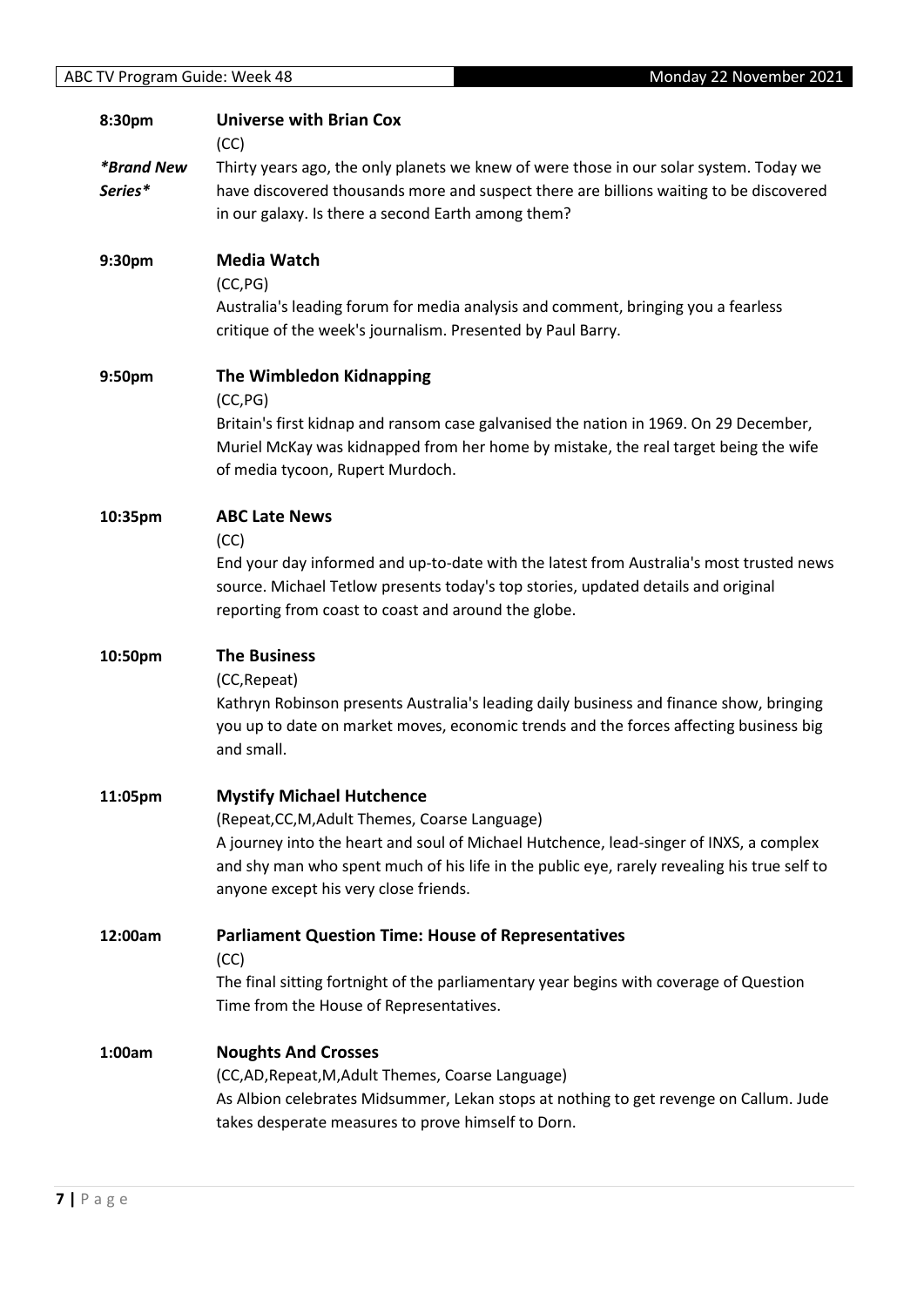#### **2:00am Silent Witness: Lift Up Your Hearts (Part One)**

(CC,Repeat,M,Adult Themes)

After a teenage boy is senselessly killed in a meth lab explosion, his teacher confronts the drug dealers. Dangerous batches of new drugs are hitting the streets, and there is a rise in violent and accidental deaths.

#### **2:55am rage**

(MA,Rage Warning - Adult Themes, Coarse Language, Drug Use, Horror, Nudity, Sex References, Violence)

Australia's longest running music TV show, rage is home to the biggest vault of music videos from a diverse range of artists, genres and eras. We curate the best clips of all time to surprise and entertain you for hours.

#### **4:25am The Drum**

#### (CC,Repeat)

Ellen Fanning and Julia Baird host smart and respectful conversations about the issues impacting people's lives in the show that values expertise above opinions.

#### **5:25am 7.30**

(CC,Repeat)

Australia's leading nightly public affairs program, bringing you more exclusive investigations and real life stories of extraordinary Australians. Plus a unique perspective on the issues of the day. Presented by Leigh Sales.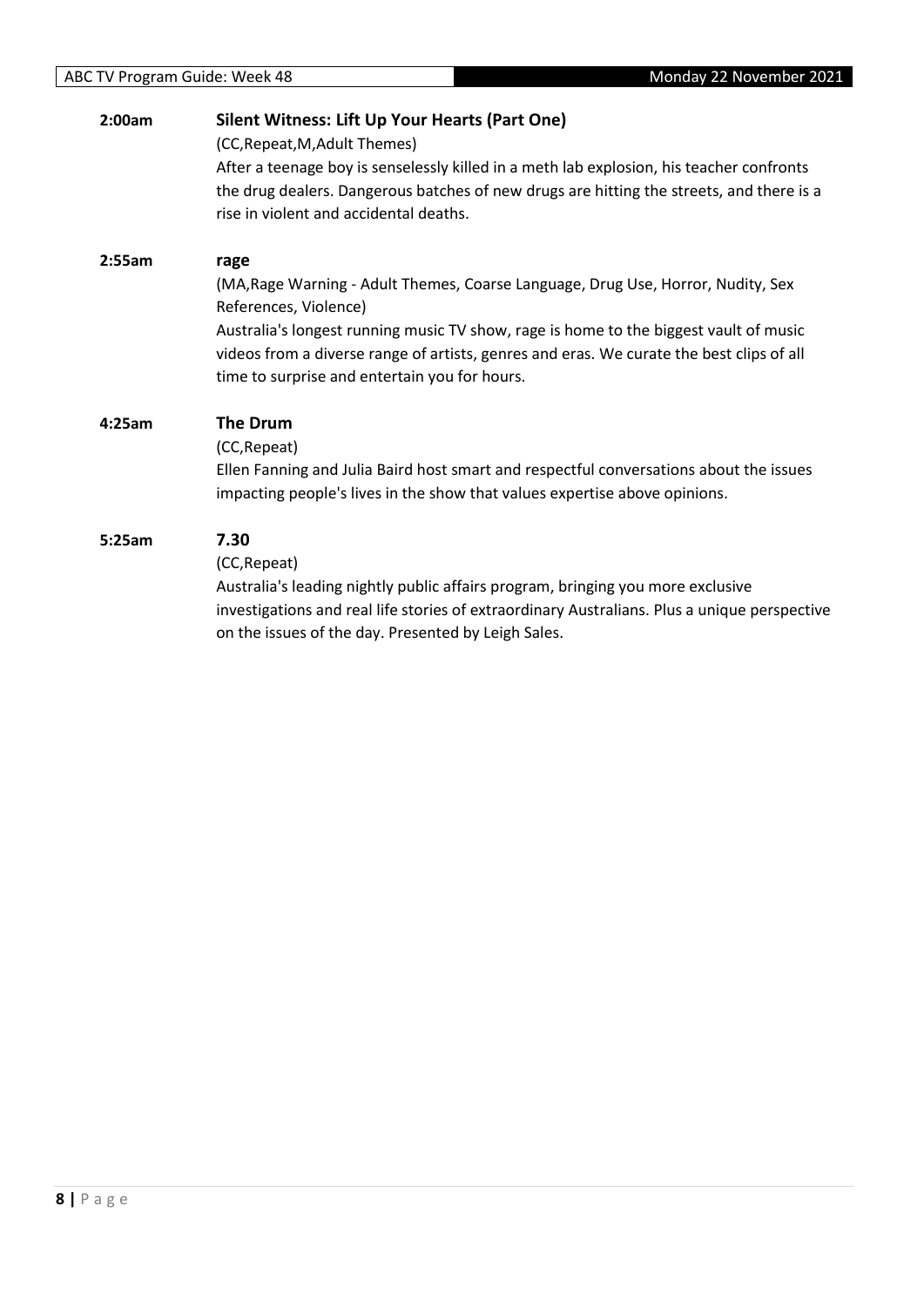# <span id="page-8-0"></span>**Tuesday, 23 November 2021**

| 6:00am             | <b>News Breakfast</b>                                                                        |
|--------------------|----------------------------------------------------------------------------------------------|
| 9:00am             | (CC)<br><b>ABC News Mornings</b>                                                             |
|                    | (CC)                                                                                         |
| 10:00am            | <b>War On Waste</b>                                                                          |
|                    | (CC, Repeat, PG)                                                                             |
| 11:00am            | <b>Antiques Roadshow</b>                                                                     |
|                    | (CC, Repeat)                                                                                 |
| 12:00pm            | <b>ABC News At Noon</b>                                                                      |
|                    | (CC)                                                                                         |
| 1:00pm             | <b>Ridley Road</b>                                                                           |
|                    | (CC,AD,Repeat,M,Violence)                                                                    |
| 2:00pm             | <b>Parliament Question Time</b>                                                              |
|                    | (CC)                                                                                         |
| 3:15 <sub>pm</sub> | <b>ABC News Afternoons</b>                                                                   |
|                    | (CC)                                                                                         |
| 4:10pm             | <b>Think Tank</b>                                                                            |
|                    | (CC, Repeat, G)                                                                              |
| 5:10pm             | <b>Grand Designs Australia</b>                                                               |
|                    | (CC, Repeat, G)                                                                              |
| 6:00pm             | <b>The Drum</b>                                                                              |
|                    | (CC)                                                                                         |
|                    | Ellen Fanning and Julia Baird host smart and respectful conversations about the issues       |
|                    | impacting people's lives in the show that values expertise above opinions.                   |
| 7:00pm             | <b>ABC News</b>                                                                              |
|                    | (CC)                                                                                         |
| 7:30pm             | 7.30                                                                                         |
|                    | (CC)                                                                                         |
|                    | Australia's leading nightly public affairs program, bringing you more exclusive              |
|                    | investigations and real life stories of extraordinary Australians. Plus a unique perspective |
|                    | on the issues of the day. Presented by Leigh Sales.                                          |
| 8:00pm             | <b>Anh's Brush With Fame: Dr Richard Harris</b>                                              |
|                    | (CC, Repeat, PG)                                                                             |
|                    | Dr Richard Harris is a medical hero. When a soccer team became trapped in a Thai cave        |
|                    | in 2018, the South Australian anaesthetist played a pivotal role in getting them out. How    |
|                    | will Anh portray his courageous spirit?                                                      |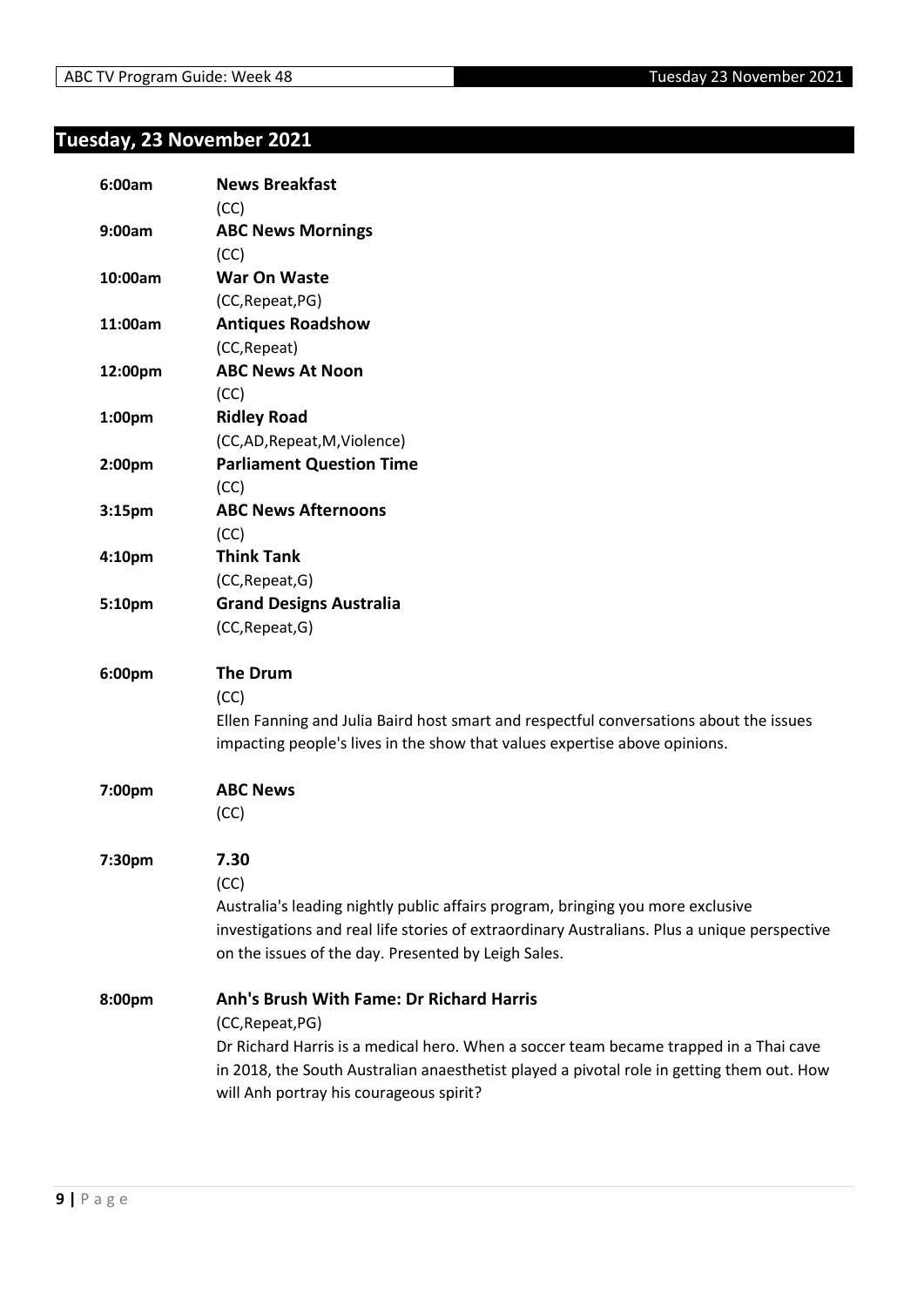## **8:30pm** *\*Brand New Series\** **Books That Made Us: People** (CC,M,Adult Themes, Coarse Language, Violence) Claudia Karvan embarks on a literary journey to celebrate our love of books, meet some of our most beloved and brilliant writers, and explore our Australian identity through the place, its people and the power of our stories. **9:30pm Louis Theroux: Selling Sex** (CC,AD,Repeat,M,Adult Themes, Coarse Language, Nudity, Sexual References) The exchange of sex for money is legal in Britain, so long as it doesn't involve coercion, exploitation, or any kind of public nuisance. Now, fuelled by websites and social media, a new economy has emerged.

#### **10:35pm ABC Late News**

(CC)

End your day informed and up-to-date with the latest from Australia's most trusted news source. Michael Tetlow presents today's top stories, updated details and original reporting from coast to coast and around the globe.

#### **10:50pm The Business**

(CC,Repeat)

Kathryn Robinson presents Australia's leading daily business and finance show, bringing you up to date on market moves, economic trends and the forces affecting business big and small.

#### **11:10pm Q+A**

(CC,Repeat)

The show that puts you at the centre of the conversation. Hosts Virginia Trioli, David Speers and Stan Grant are joined by a panel with diverse opinions to cover the topics that have everyone talking.

## **12:10am Parliament Question Time: Senate**

(CC)

The final sitting fortnight of the parliamentary year continues with coverage of Question Time from the Senate.

### **1:10am Midsomer Murders: Let Us Prey**

(CC,AD,Repeat,PG)

A series of murders in Midsomer St Claire seem to be inspired by macabre images on a medieval fresco recently discovered in the church crypt. But who is responsible and why?

#### **2:40am rage**

(MA,Rage Warning - Adult Themes, Coarse Language, Drug Use, Horror, Nudity, Sex References, Violence)

Australia's longest running music TV show, rage is home to the biggest vault of music videos from a diverse range of artists, genres and eras. We curate the best clips of all time to surprise and entertain you for hours.

| ABC TV Program Guide: Week 48 | Tuesday 23 November 2021 |
|-------------------------------|--------------------------|
|                               |                          |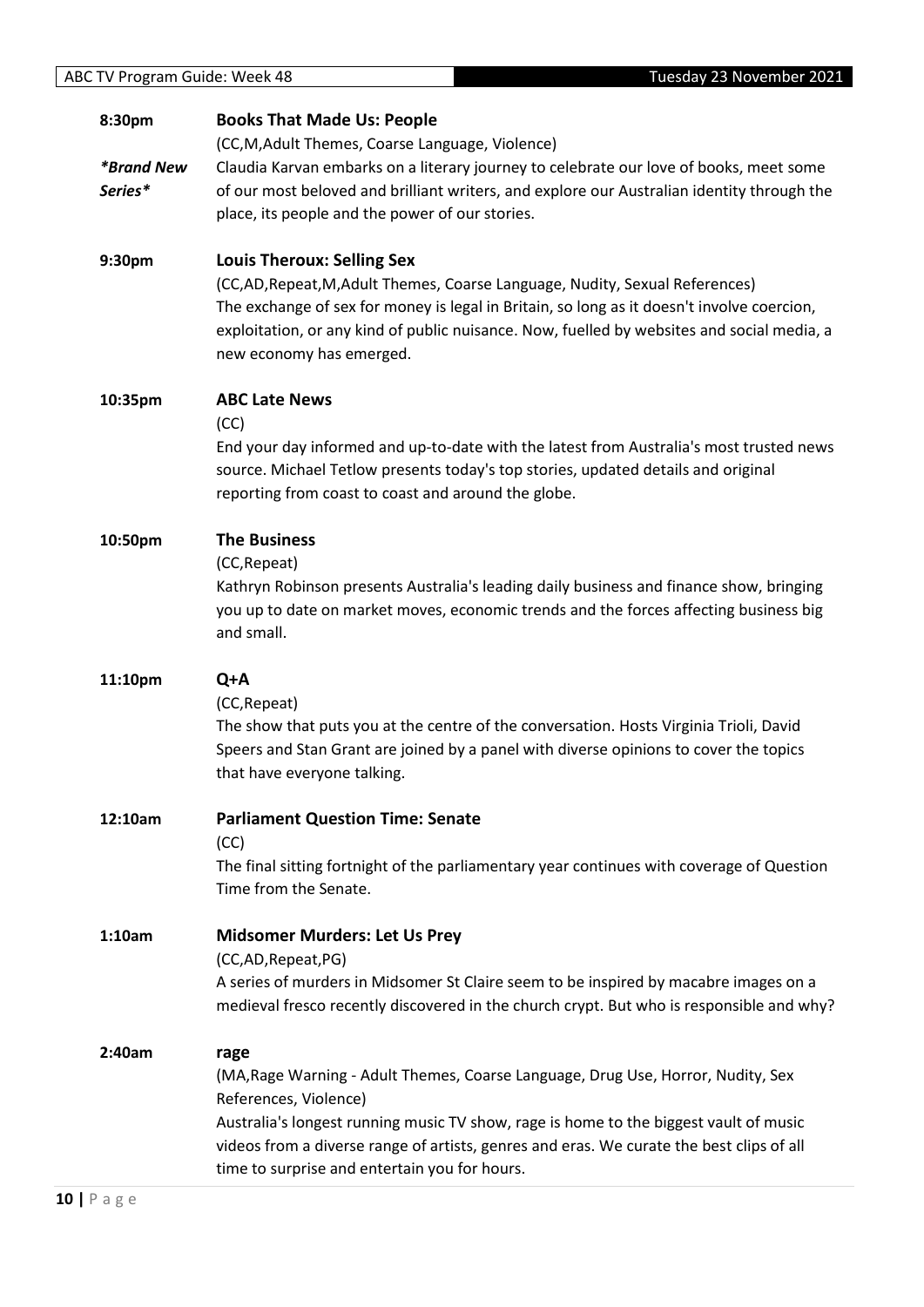| 4:25am | The Drum<br>(CC, Repeat)<br>Ellen Fanning and Julia Baird host smart and respectful conversations about the issues<br>impacting people's lives in the show that values expertise above opinions.                                                               |
|--------|----------------------------------------------------------------------------------------------------------------------------------------------------------------------------------------------------------------------------------------------------------------|
| 5:25am | 7.30<br>(CC, Repeat)<br>Australia's leading nightly public affairs program, bringing you more exclusive<br>investigations and real life stories of extraordinary Australians. Plus a unique perspective<br>on the issues of the day. Presented by Leigh Sales. |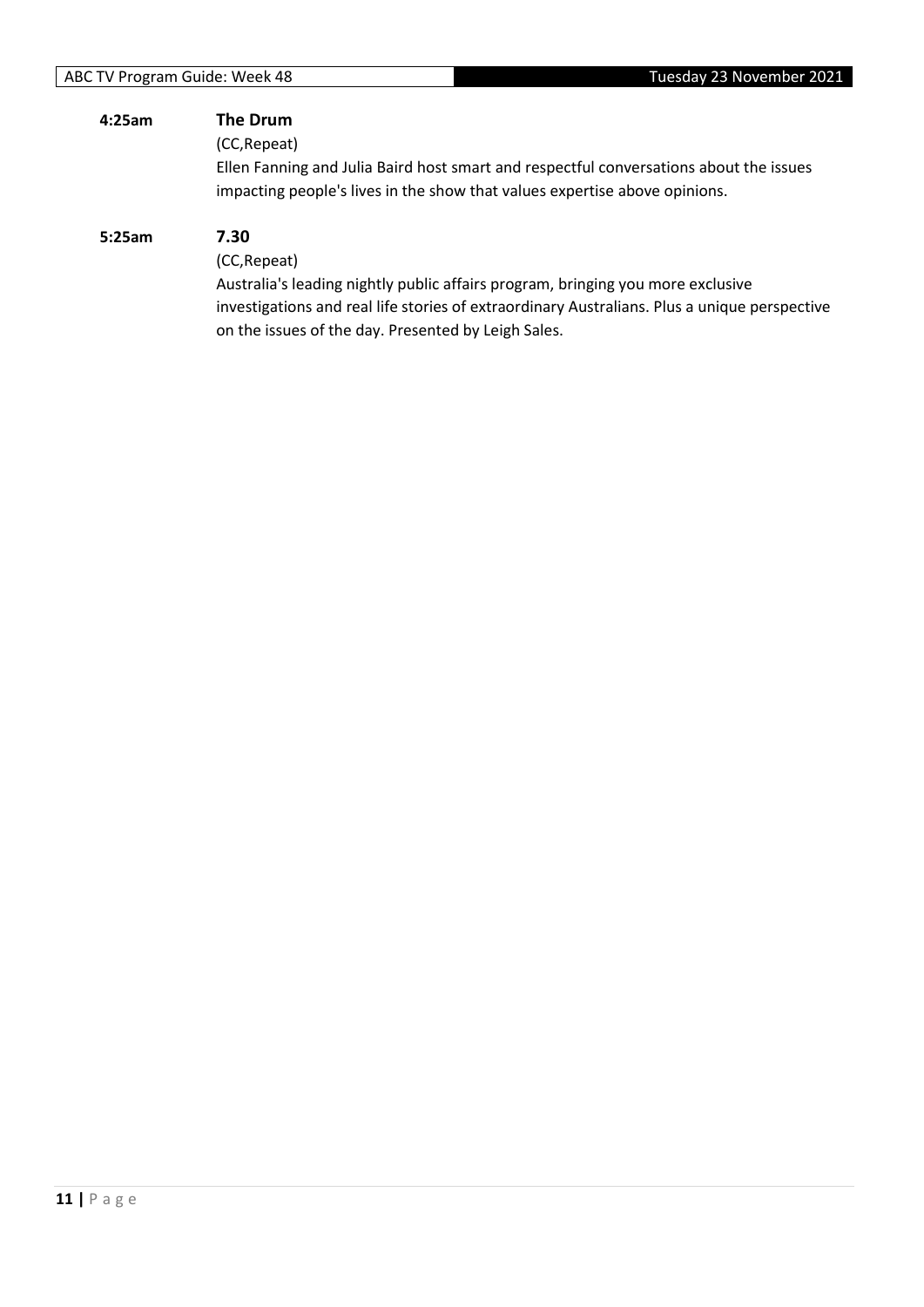# <span id="page-11-0"></span>**Wednesday, 24 November 2021**

| 6:00am                   | <b>News Breakfast</b><br>(CC)                                                                |
|--------------------------|----------------------------------------------------------------------------------------------|
| 9:00am                   | <b>ABC News Mornings</b>                                                                     |
|                          | (CC)                                                                                         |
| 10:00am                  | <b>Invisible Wars</b>                                                                        |
|                          | (CC, Repeat, PG)                                                                             |
| 11:00am                  | <b>Monty Don's Japanese Gardens</b>                                                          |
|                          | (CC,AD, Repeat, G) Final                                                                     |
| 12:00pm                  | <b>ABC News At Noon</b>                                                                      |
|                          | (CC)                                                                                         |
| 12:30pm                  | <b>National Press Club Address</b>                                                           |
|                          | (CC)                                                                                         |
| 1:35pm                   | <b>Media Watch</b>                                                                           |
|                          | (CC, Repeat, PG)                                                                             |
| 2:00pm                   | <b>Parliament Question Time</b>                                                              |
|                          | (CC)                                                                                         |
| 3:15 <sub>pm</sub>       | <b>ABC News Afternoons</b>                                                                   |
|                          | (CC)                                                                                         |
| 4:10 <sub>pm</sub>       | <b>Think Tank</b>                                                                            |
|                          | (CC, Repeat, G)                                                                              |
| 5:05pm                   | <b>Grand Designs Australia</b>                                                               |
|                          | (CC, Repeat, PG)                                                                             |
| 6:00pm                   | <b>The Drum</b>                                                                              |
|                          | (CC)                                                                                         |
|                          | Ellen Fanning and Julia Baird host smart and respectful conversations about the issues       |
|                          | impacting people's lives in the show that values expertise above opinions.                   |
|                          |                                                                                              |
| 7:00pm                   | <b>ABC News</b>                                                                              |
|                          | (CC)                                                                                         |
|                          |                                                                                              |
| 7:30pm                   | 7.30                                                                                         |
|                          | (CC)                                                                                         |
|                          | Australia's leading nightly public affairs program, bringing you more exclusive              |
|                          | investigations and real life stories of extraordinary Australians. Plus a unique perspective |
|                          | on the issues of the day. Presented by Leigh Sales.                                          |
| 8:00pm                   | <b>Hard Quiz</b>                                                                             |
|                          | (CC, PG)                                                                                     |
| <i><b>*Brand New</b></i> | Quizmaster-General Tom Gleeson sinks his teeth into the Twilight Saga, Midnight Oil,         |
| Episode*                 | Danish Kings of England, and Australian railways. Which superfan will hoist the Big Brass    |
|                          | Mug?                                                                                         |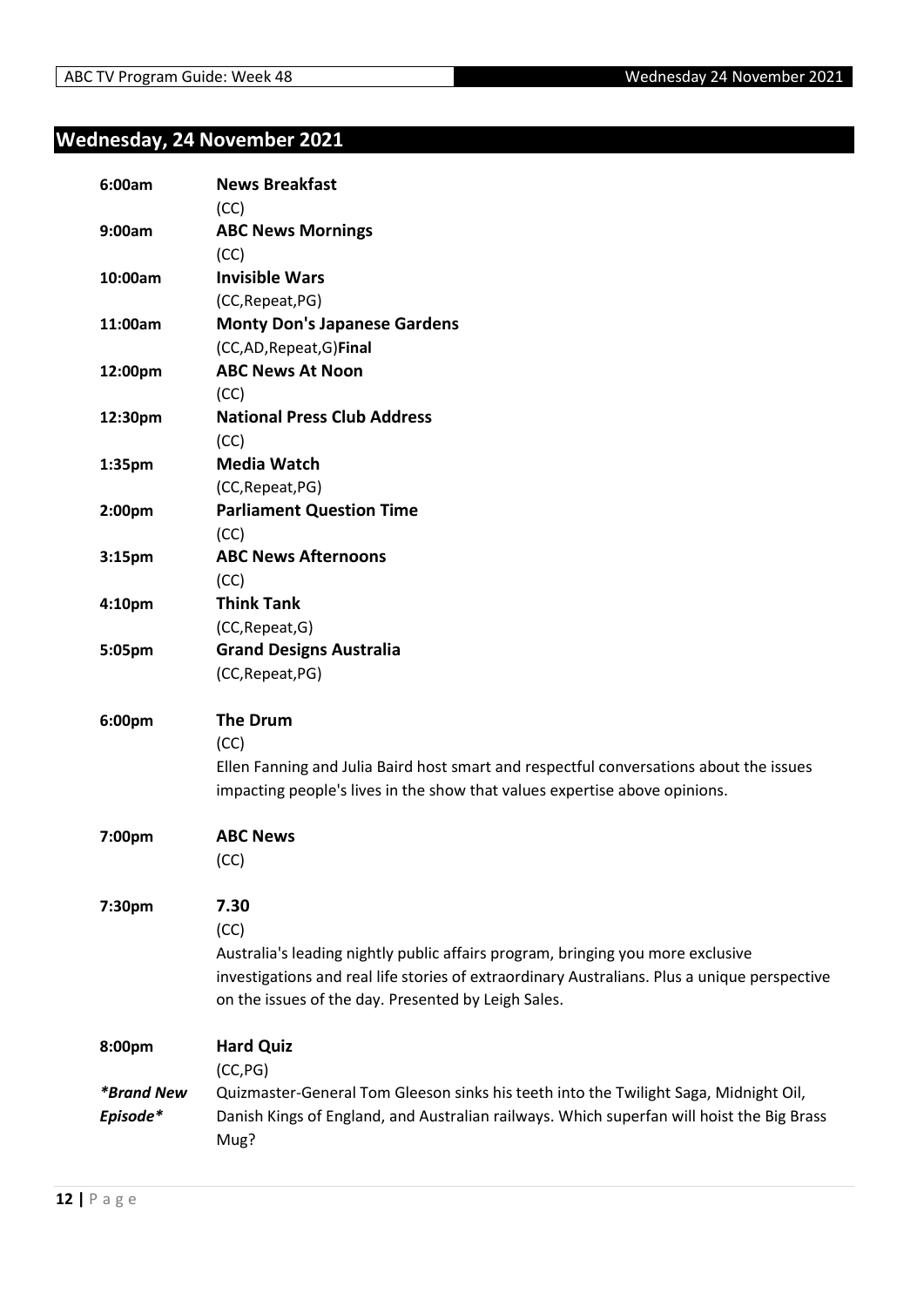| 8:30pm                   | Gruen                                                                                                                                  |
|--------------------------|----------------------------------------------------------------------------------------------------------------------------------------|
|                          | (CC)                                                                                                                                   |
| <i><b>*Brand New</b></i> | The Gruen team decode and expose all the messaging we fall for. Whether it's a juice                                                   |
| Episode*                 | label that thinks it's your long lost best friend or a gorgeous white line design on a Kmart                                           |
|                          | plate, nothing will escape the Gruen gaze.                                                                                             |
|                          |                                                                                                                                        |
| 9:10pm                   | <b>Preppers: Skeletons</b>                                                                                                             |
|                          | (CC,AD,MA,Coarse Language)                                                                                                             |
| <i><b>*Brand New</b></i> | After finding a skeleton buried at Eden 2, the preppers kidnap an Aboriginal                                                           |
| Episode*                 | archaeologist to determine who the bones belong to.                                                                                    |
| 9:40pm                   | <b>QI: Picnics</b>                                                                                                                     |
|                          | (CC, Repeat, PG)                                                                                                                       |
|                          |                                                                                                                                        |
|                          | Regulars Sandi Toksvig and Alan Davies are joined by guests Romesh Ranganathan,<br>Rachel Parris and Richard Osman to discuss Picnics. |
|                          |                                                                                                                                        |
| 10:10pm                  | <b>TBA</b>                                                                                                                             |
|                          |                                                                                                                                        |
| 10:55pm                  | <b>ABC Late News</b>                                                                                                                   |
|                          | (CC)                                                                                                                                   |
|                          | End your day informed and up-to-date with the latest from Australia's most trusted news                                                |
|                          | source. Michael Tetlow presents today's top stories, updated details and original                                                      |
|                          | reporting from coast to coast and around the globe.                                                                                    |
| 11:10pm                  | <b>The Business</b>                                                                                                                    |
|                          | (CC, Repeat)                                                                                                                           |
|                          | Kathryn Robinson presents Australia's leading daily business and finance show, bringing                                                |
|                          | you up to date on market moves, economic trends and the forces affecting business big                                                  |
|                          | and small.                                                                                                                             |
| 11:25pm                  | <b>Universe with Brian Cox</b>                                                                                                         |
|                          | (CC, Repeat)                                                                                                                           |
|                          | Thirty years ago, the only planets we knew of were those in our solar system. Today we                                                 |
|                          | have discovered thousands more and suspect there are billions waiting to be discovered                                                 |
|                          | in our galaxy. Is there a second Earth among them?                                                                                     |
| 12:25am                  | <b>Media Watch</b>                                                                                                                     |
|                          | (CC, Repeat, PG)                                                                                                                       |
|                          | Australia's leading forum for media analysis and comment, bringing you a fearless                                                      |
|                          | critique of the week's journalism. Presented by Paul Barry.                                                                            |
| 12:40am                  | <b>Parliament Question Time: Senate</b>                                                                                                |
|                          | (CC)                                                                                                                                   |
|                          | The second last sitting week of the parliamentary year continues with coverage of                                                      |
|                          | Question Time from the Senate.                                                                                                         |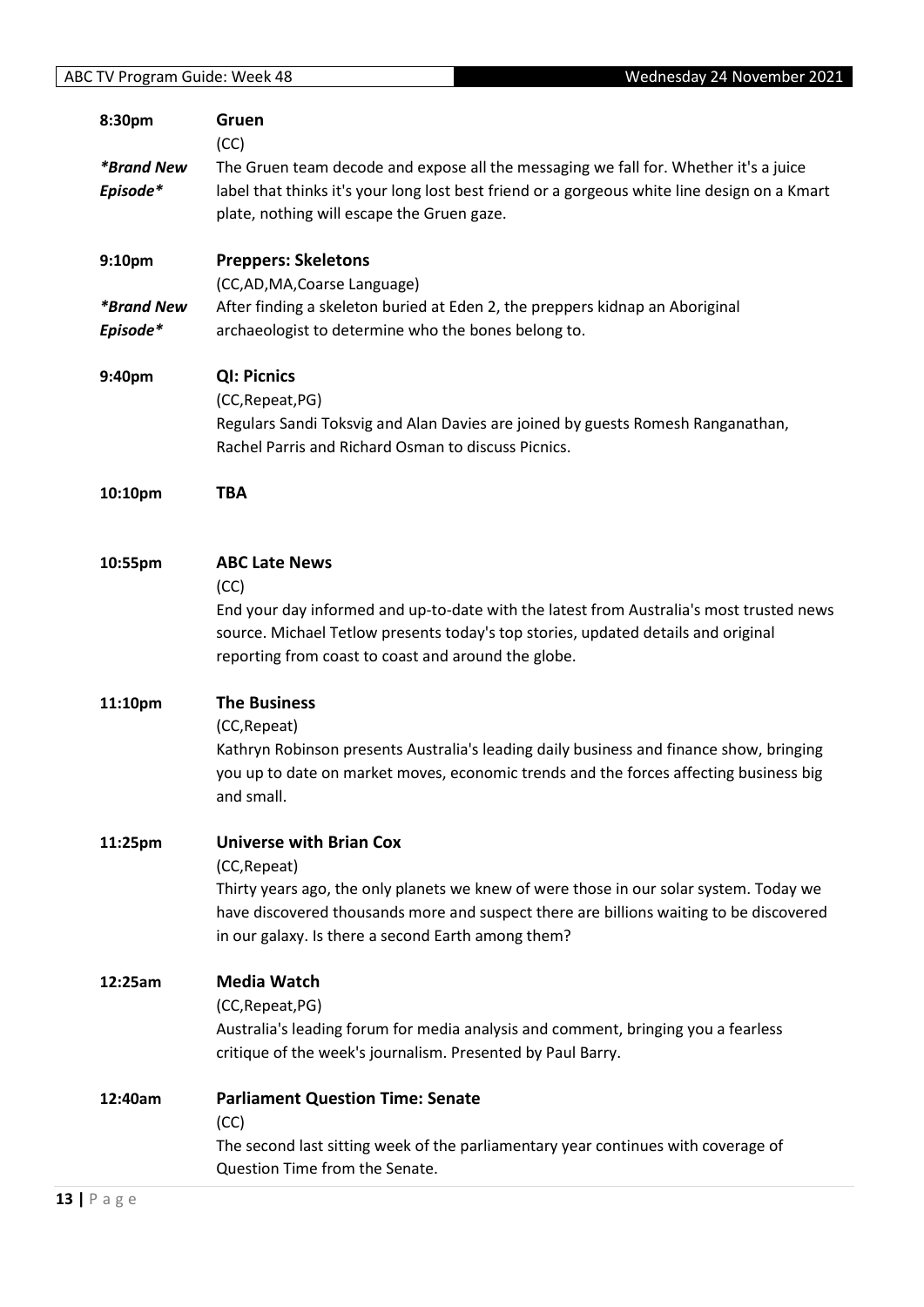| 1:40am | <b>Father Brown: The Darkest Noon</b><br>(CC, Repeat, M, Adult Themes, Violence)<br>The unexplained death of an unidentified man in St Mary's graveyard calls for<br>investigation, but both Father Brown and Inspector Mallory have disappeared without a<br>trace.                                                                                    |
|--------|---------------------------------------------------------------------------------------------------------------------------------------------------------------------------------------------------------------------------------------------------------------------------------------------------------------------------------------------------------|
| 2:30am | rage<br>(MA, Rage Warning - Adult Themes, Coarse Language, Drug Use, Horror, Nudity, Sex<br>References, Violence)<br>Australia's longest running music TV show, rage is home to the biggest vault of music<br>videos from a diverse range of artists, genres and eras. We curate the best clips of all<br>time to surprise and entertain you for hours. |
| 4:25am | <b>The Drum</b><br>(CC, Repeat)<br>Ellen Fanning and Julia Baird host smart and respectful conversations about the issues<br>impacting people's lives in the show that values expertise above opinions.                                                                                                                                                 |
| 5:25am | 7.30<br>(CC, Repeat)<br>Australia's leading nightly public affairs program, bringing you more exclusive<br>investigations and real life stories of extraordinary Australians. Plus a unique perspective<br>on the issues of the day. Presented by Leigh Sales.                                                                                          |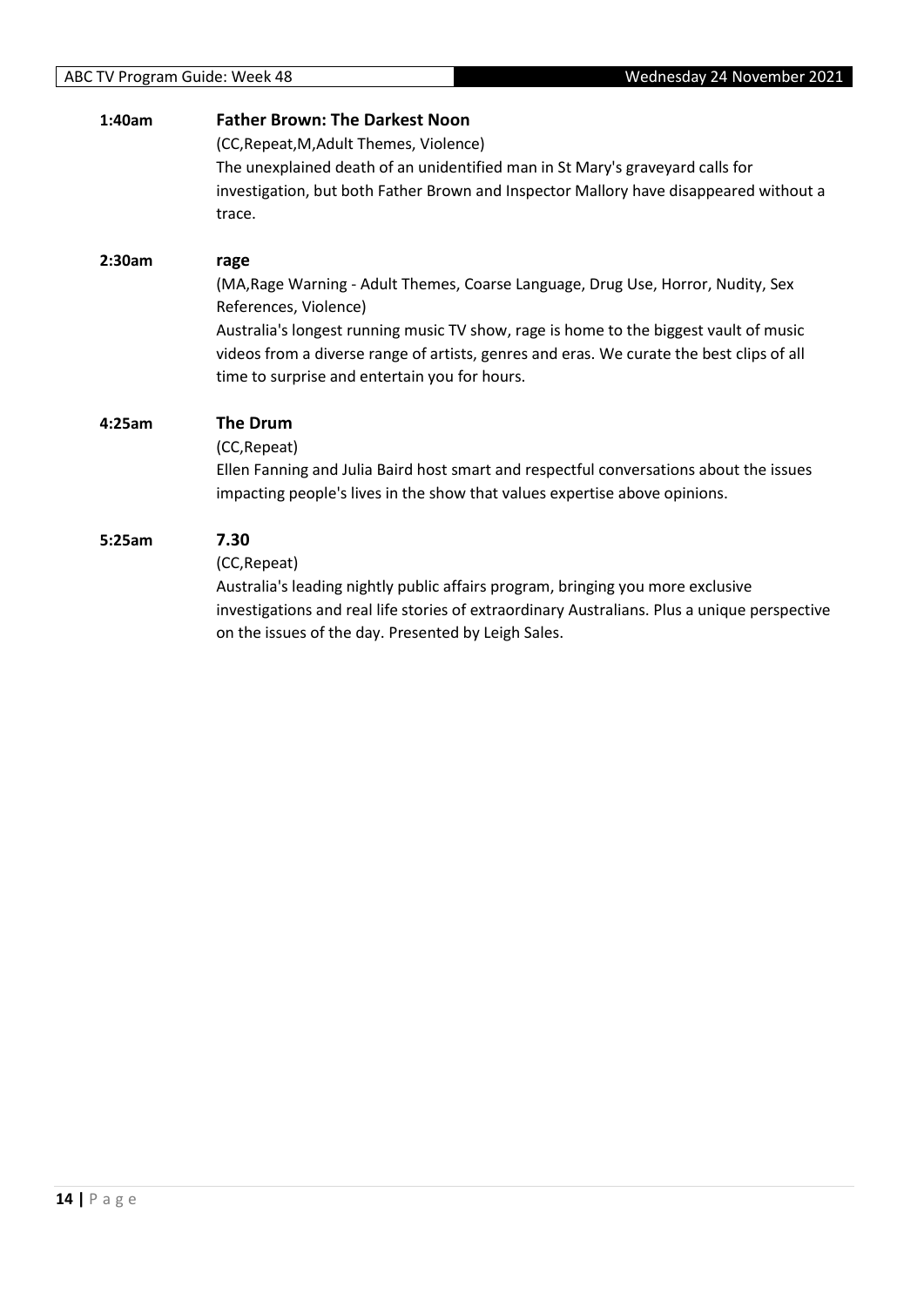# <span id="page-14-0"></span>**Thursday, 25 November 2021**

| 6:00am  | <b>News Breakfast</b>                                                                        |
|---------|----------------------------------------------------------------------------------------------|
|         | (CC)                                                                                         |
| 9:00am  | <b>ABC News Mornings</b>                                                                     |
|         | (CC)                                                                                         |
| 10:00am | <b>Australian Story</b>                                                                      |
|         | (CC,AD, Repeat) Final                                                                        |
| 10:30am | <b>Gardening Australia Presents</b>                                                          |
|         | (CC, Repeat, G)                                                                              |
| 11:00am | <b>Prince Charles Inside The Duchy Of Cornwall</b>                                           |
|         | (CC, Repeat, G) Final                                                                        |
| 12:00pm | <b>ABC News At Noon</b>                                                                      |
|         | (CC)                                                                                         |
| 1:00pm  | <b>Hard Quiz</b>                                                                             |
|         | (CC, Repeat, PG)                                                                             |
| 1:25pm  | QI                                                                                           |
|         | (CC, Repeat, PG)                                                                             |
| 2:00pm  | <b>Parliament Question Time</b>                                                              |
|         | (CC)                                                                                         |
| 3:15pm  | <b>ABC News Afternoons</b>                                                                   |
|         | (CC)                                                                                         |
| 4:10pm  | <b>Think Tank</b>                                                                            |
|         | (CC, Repeat, G)                                                                              |
| 5:10pm  | <b>Grand Designs Australia</b>                                                               |
|         | (CC, Repeat, G)                                                                              |
| 6:00pm  | <b>The Drum</b>                                                                              |
|         | (CC)                                                                                         |
|         | Ellen Fanning and Julia Baird host smart and respectful conversations about the issues       |
|         | impacting people's lives in the show that values expertise above opinions.                   |
| 7:00pm  | <b>ABC News</b>                                                                              |
|         | (CC)                                                                                         |
| 7:30pm  | 7.30                                                                                         |
|         | (CC)                                                                                         |
|         | Australia's leading nightly public affairs program, bringing you more exclusive              |
|         | investigations and real life stories of extraordinary Australians. Plus a unique perspective |
|         | on the issues of the day. Presented by Leigh Sales.                                          |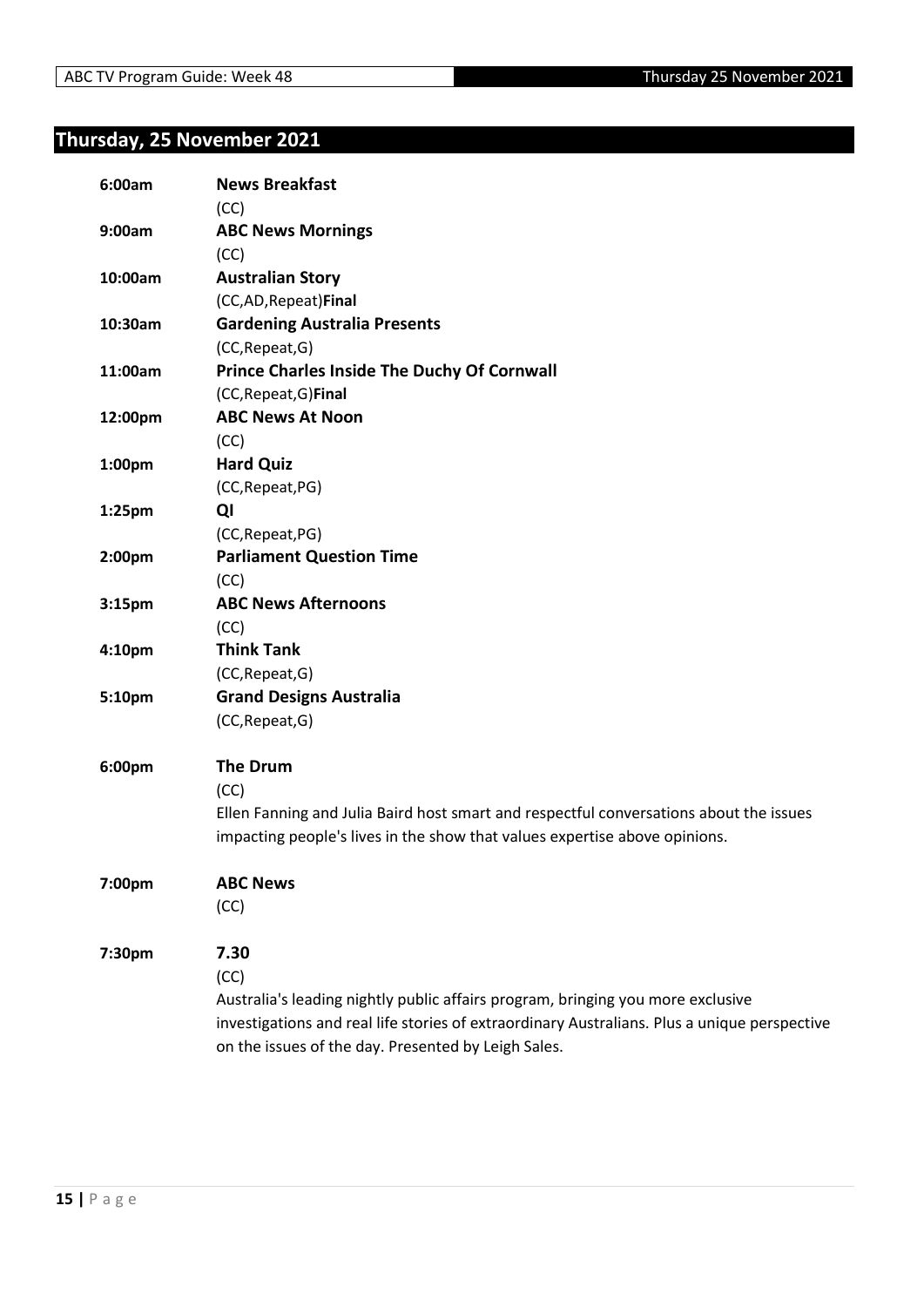| <b>ABC TV Program Guide: Week 48</b> | Thursday 25 November 2021                                                                                                                                                                                                                                                                      |
|--------------------------------------|------------------------------------------------------------------------------------------------------------------------------------------------------------------------------------------------------------------------------------------------------------------------------------------------|
| 8:00pm                               | <b>Following The Drug Money</b><br>(CC)<br>Drug gangs collect millions in cash, but how do they get the money into a bank account?<br>Discover how bankers and accountants help facilitate crime - and how some drug money<br>ends up in the bank accounts of big name companies.              |
| 8:30pm                               | Q+A<br>(CC)<br>The show that puts you at the centre of the conversation. Hosts Virginia Trioli, David<br>Speers and Stan Grant are joined by a panel with diverse opinions to cover the topics<br>that have everyone talking.                                                                  |
| 9:35pm                               | <b>TBA</b>                                                                                                                                                                                                                                                                                     |
| 10:35pm                              | <b>You Can't Ask That: Sex Workers</b><br>(CC, Repeat, M, Adult Themes, Coarse Language, Sexual References)<br>Insightful, irreverent, moving and unpredictable, this episode sets the record straight<br>about what it's really like to be a sex worker. #YouCantAskThat                      |
| 10:50pm                              | <b>ABC Late News</b><br>(CC)<br>End your day informed and up-to-date with the latest from Australia's most trusted news<br>source. Michael Tetlow presents today's top stories, updated details and original<br>reporting from coast to coast and around the globe.                            |
| 11:05pm                              | <b>The Business</b><br>(CC, Repeat)<br>Australia's leading daily business and finance show, bringing you up to date on market<br>moves, economic trends and the forces affecting business big and small. Presented by<br>Alicia Barry.                                                         |
| 11:25pm                              | <b>Pilgrimage: The Road To Rome</b><br>(CC,AD,Repeat,G)<br>In this first episode, the intrepid eight arrive in Martigny, Switzerland, and find out for<br>the first time who will be sharing their pilgrim adventure.                                                                          |
| 12:25am                              | <b>Parliament Question Time: House of Representatives</b><br>(CC)<br>The second last sitting week of the parliamentary year concludes with coverage of<br>Question Time from the House of Representatives. Federal Parliament resumes on<br>Monday for the final week before the summer break. |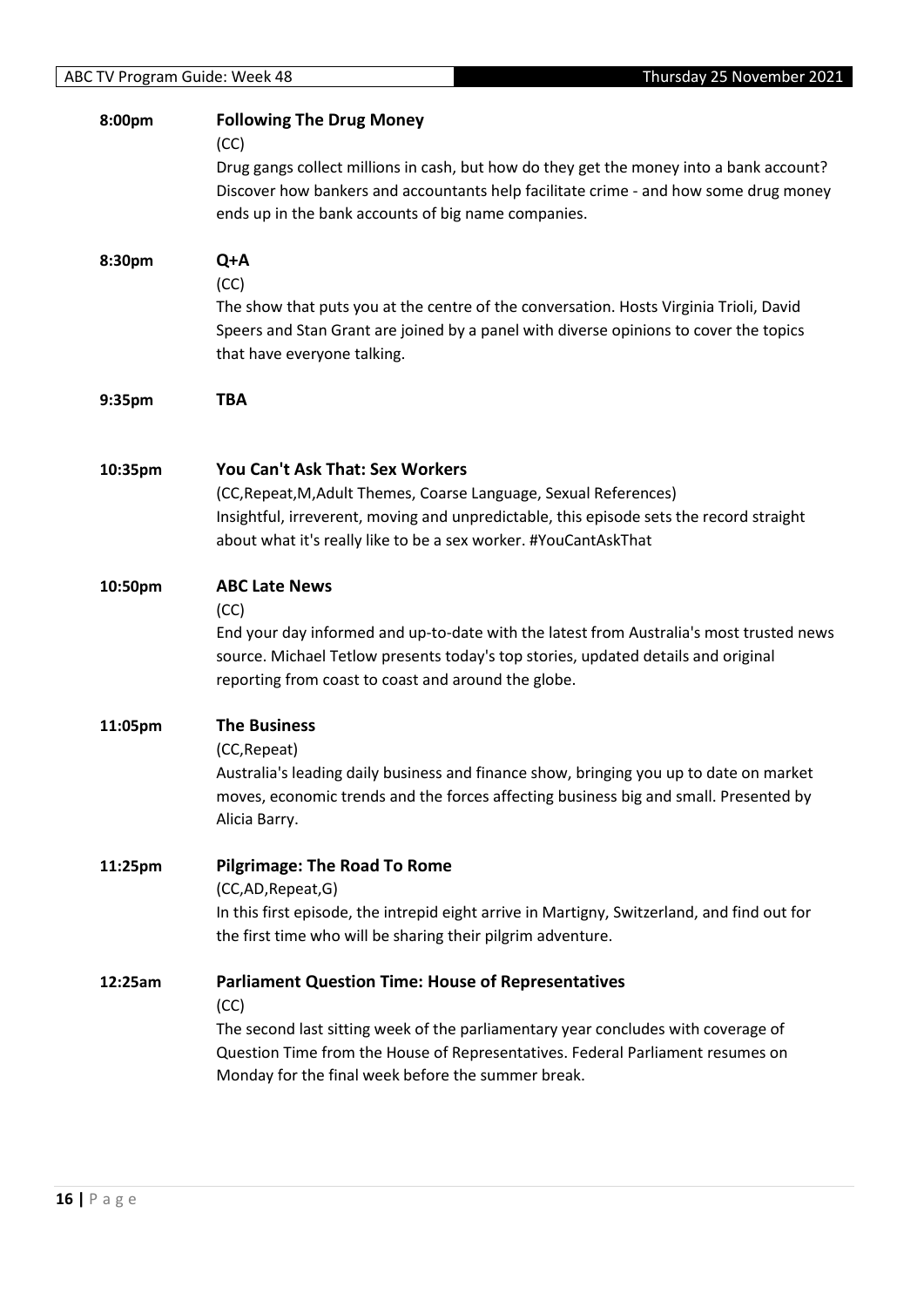| 1:25am | <b>The Wimbledon Kidnapping</b>                                                          |
|--------|------------------------------------------------------------------------------------------|
|        | (CC, Repeat, PG)                                                                         |
|        | Britain's first kidnap and ransom case galvanised the nation in 1969. On 29 December,    |
|        | Muriel McKay was kidnapped from her home by mistake, the real target being the wife      |
|        | of media tycoon, Rupert Murdoch.                                                         |
| 2:10am | <b>Call The Midwife</b>                                                                  |
|        | (CC, Repeat, PG)                                                                         |
|        | Rumours spread around Poplar that a sailor with smallpox is hiding somewhere in town.    |
|        | Nurse Crane and Dr Turner try to track him down before he causes an outbreak.            |
| 3:10am | rage                                                                                     |
|        | (MA, Rage Warning - Adult Themes, Coarse Language, Drug Use, Horror, Nudity, Sex         |
|        | References, Violence)                                                                    |
|        | Australia's longest running music TV show, rage is home to the biggest vault of music    |
|        | videos from a diverse range of artists, genres and eras. We curate the best clips of all |
|        | time to surprise and entertain you for hours.                                            |
| 4:25am | <b>The Drum</b>                                                                          |
|        | (CC, Repeat)                                                                             |
|        | Ellen Fanning and Julia Baird host smart and respectful conversations about the issues   |
|        | impacting people's lives in the show that values expertise above opinions.               |
| 5:25am | 7.30                                                                                     |
|        | (CC, Repeat)                                                                             |
|        | Australia's leading nightly public affairs program, bringing you more exclusive          |
|        |                                                                                          |

investigations and real life stories of extraordinary Australians. Plus a unique perspective on the issues of the day. Presented by Leigh Sales.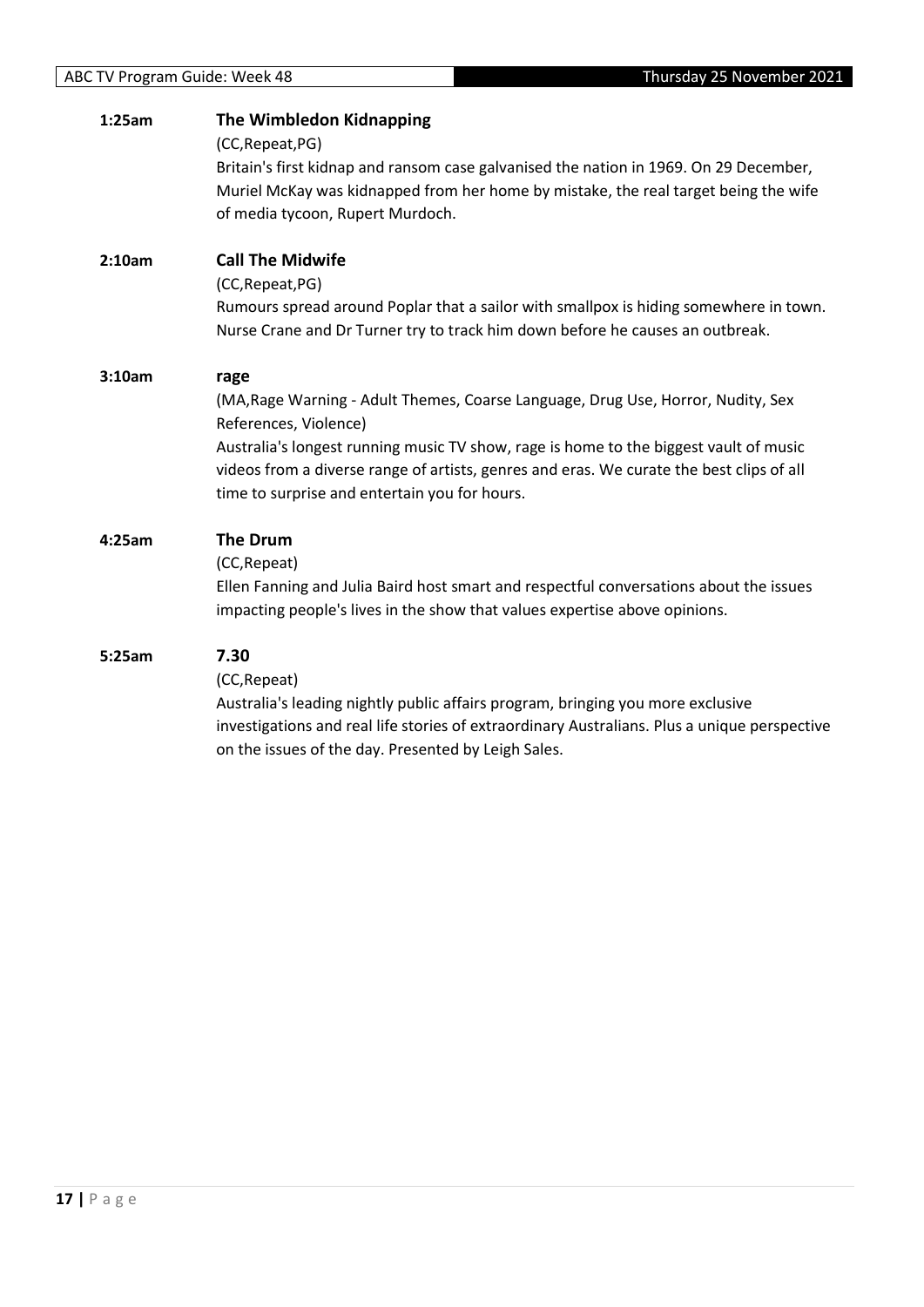# <span id="page-17-0"></span>**Friday, 26 November 2021**

| 6:00am                   | <b>News Breakfast</b>                                                                       |
|--------------------------|---------------------------------------------------------------------------------------------|
|                          | (CC)                                                                                        |
| 9:00am                   | <b>ABC News Mornings</b>                                                                    |
|                          | (CC)                                                                                        |
| 10:00am                  | Q+A                                                                                         |
|                          | (CC, Repeat)                                                                                |
| 11:05am                  | <b>Searching For Superhuman</b>                                                             |
|                          | (CC, Repeat, G)                                                                             |
| 12:00pm                  | <b>ABC News At Noon</b>                                                                     |
|                          | (CC)                                                                                        |
| 1:00pm                   | <b>Following The Drug Money</b>                                                             |
|                          | (CC, Repeat)                                                                                |
| 1:30pm                   | <b>The Sound</b>                                                                            |
|                          | (CC, Repeat)                                                                                |
| 2:00 <sub>pm</sub>       | <b>Re-Frame</b>                                                                             |
|                          | (CC,AD, Repeat, M, Coarse Language, Sexual References)                                      |
| 3:00pm                   | <b>ABC News Afternoons</b>                                                                  |
|                          | (CC)                                                                                        |
| 4:10 <sub>pm</sub>       | <b>Think Tank</b>                                                                           |
|                          | (CC, Repeat, PG)                                                                            |
| 5:10pm                   | <b>Grand Designs Australia</b>                                                              |
|                          | (CC, Repeat, PG)                                                                            |
|                          |                                                                                             |
| 6:00pm                   | <b>The Drum</b>                                                                             |
|                          | (CC)                                                                                        |
|                          | Ellen Fanning and Julia Baird host smart and respectful conversations about the issues      |
|                          | impacting people's lives in the show that values expertise above opinions.                  |
| 7:00pm                   | <b>ABC News</b>                                                                             |
|                          |                                                                                             |
|                          | (CC)                                                                                        |
| 7:30pm                   | <b>Gardening Australia</b>                                                                  |
|                          | (CC,AD)                                                                                     |
|                          | Inspiring, entertaining and full of practical advice, join Costa Georgiadis and the team as |
|                          | they unearth gardening ideas, meet avid gardeners and look at some of the most              |
|                          | inspiring gardens from across the country.                                                  |
|                          |                                                                                             |
| 8:30pm                   | <b>Endeavour: Striker</b>                                                                   |
|                          | (CC)                                                                                        |
| <i><b>*Brand New</b></i> | It's the start of 1971. Though wearied from the events of the past year, there's no chance  |
| Season*                  | of 'light duties' at the CID - crestfallen and rarely without a scotch in-hand, Endeavour   |
|                          | finds himself right back in the thick of it.                                                |
|                          |                                                                                             |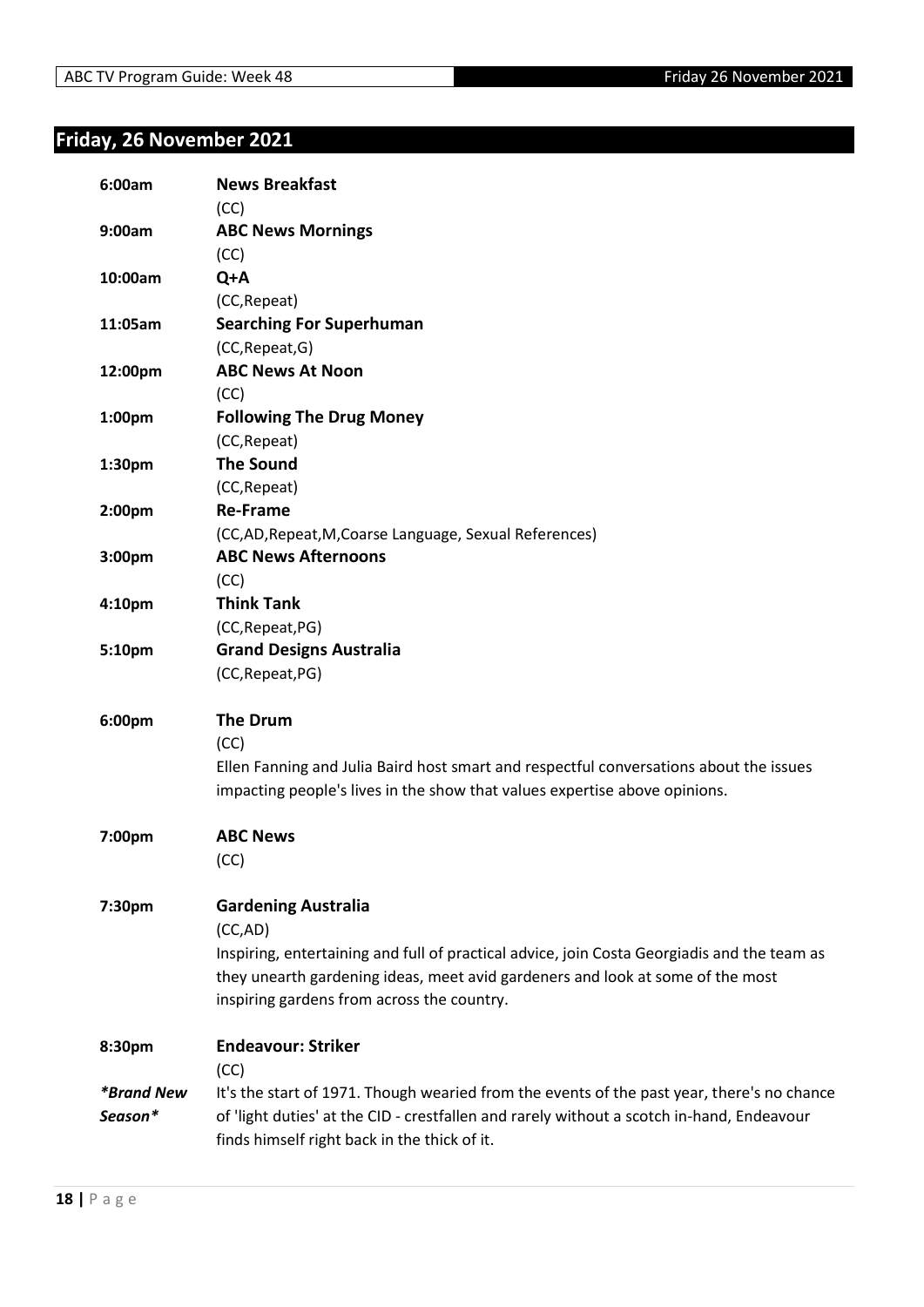| 10:00pm | <b>Talking Heads: Bed Among The Lentils</b><br>(CC, PG)                                                                                                                                                                                                                                                                                                     |
|---------|-------------------------------------------------------------------------------------------------------------------------------------------------------------------------------------------------------------------------------------------------------------------------------------------------------------------------------------------------------------|
|         | Susan is not cut out to be the vicar's wife. When she meets Mr. Ramesh in his shop, she<br>discovers what else life can offer.                                                                                                                                                                                                                              |
| 10:50pm | <b>ABC Late News</b><br>(CC)                                                                                                                                                                                                                                                                                                                                |
|         | End your day informed and up-to-date with the latest from Australia's most trusted news<br>source. Michael Tetlow presents today's top stories, updated details and original<br>reporting from coast to coast and around the globe.                                                                                                                         |
| 11:05pm | <b>The Vaccine</b><br>(CC, Repeat)<br>Jeremy Fernandez is joined by Dr Norman Swan, Casey Briggs, medical experts and<br>health authorities to bring you everything you need to know about the rollout of the<br>COVID-19 vaccine and to answer your questions.                                                                                             |
| 11:20pm | Gruen<br>(CC, Repeat)<br>The Gruen team decode and expose all the messaging we fall for. Whether it's a juice<br>label that thinks it's your long lost best friend or a gorgeous white line design on a Kmart<br>plate, nothing will escape the Gruen gaze.                                                                                                 |
| 12:00am | <b>Preppers: Skeletons</b><br>(CC,AD, Repeat, MA, Coarse Language)<br>After finding a skeleton buried at Eden 2, the preppers kidnap an Aboriginal<br>archaeologist to determine who the bones belong to.                                                                                                                                                   |
| 12:30am | rage<br>(MA, Rage Warning - Adult Themes, Coarse Language, Drug Use, Horror, Nudity, Sex<br>References, Violence)<br>Your weekend begins with an all-night music video marathon. Rage brings you new<br>music, emerging and independent Australian artists, plus classic hits, party favourites<br>and songs you've never heard but will fall in love with. |
| 5:00am  | rage<br>(CC, PG)<br>Keep the party vibe going as the sun comes up with continuous music videos, from new<br>releases to classics and the songs we've long forgotten.                                                                                                                                                                                        |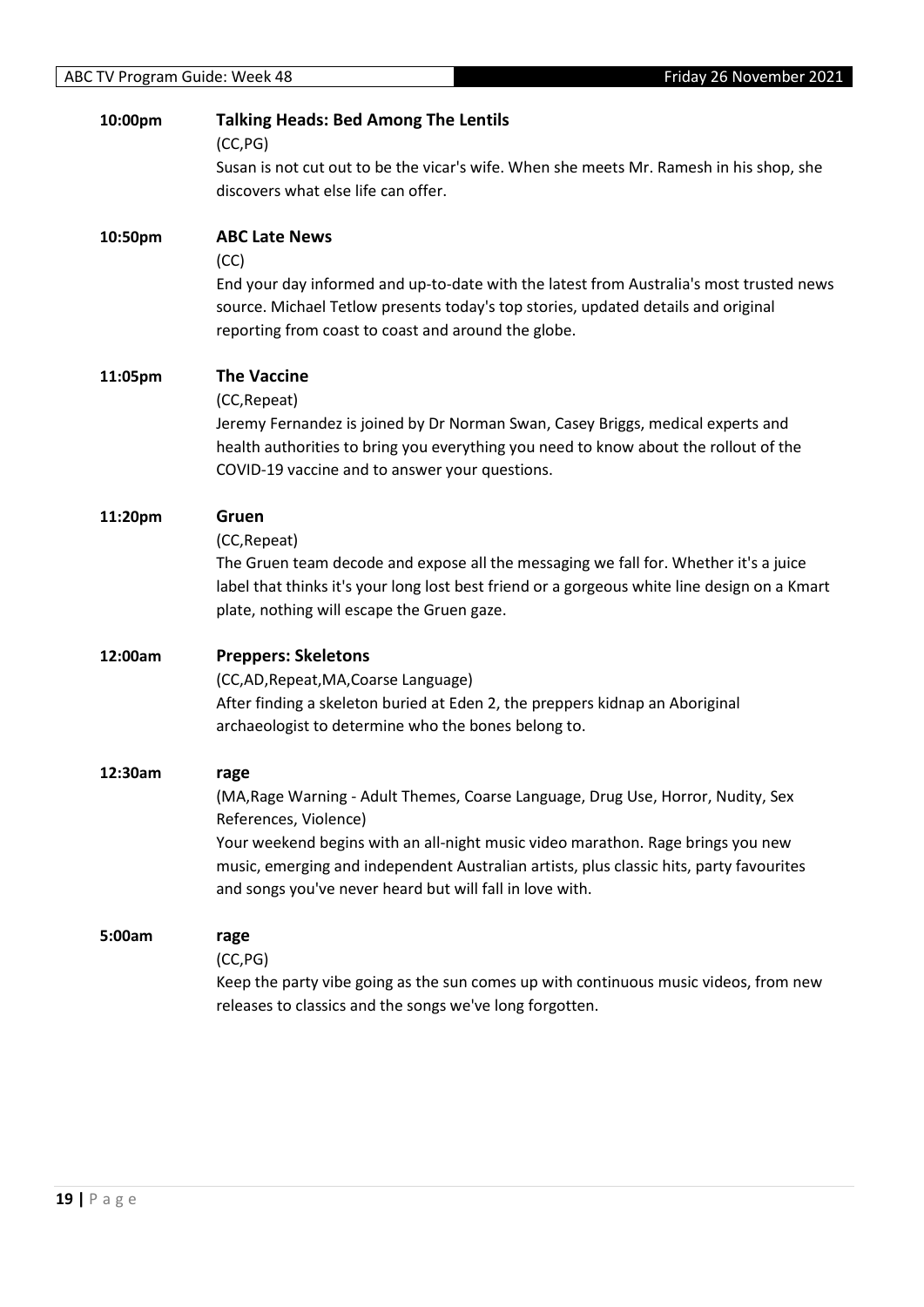# <span id="page-19-0"></span>**Saturday, 27 November 2021**

| 6:00am  | rage<br>(CC, PG)<br>Your weekend starts here as rage counts down the hottest music videos of the week,<br>with the latest chart toppers and brand new hit predictions.                                                                                                                                             |
|---------|--------------------------------------------------------------------------------------------------------------------------------------------------------------------------------------------------------------------------------------------------------------------------------------------------------------------|
| 7:00am  | <b>Weekend Breakfast</b><br>(CC)<br>Start your weekend informed and fully up-to-date as Johanna Nicholson and Fauziah<br>Ibrahim bring you the latest news, in-depth analysis, politics, interviews, weather,<br>culture and global affairs. Plus sport with Jared Coote.                                          |
| 10:00am | rage<br>(CC, PG)<br>Keep the party vibe going every Saturday morning with wall-to-wall music videos, from<br>classic hits and long-forgotten tracks from the rage vault, to the latest new releases and<br>special features.                                                                                       |
| 11:00am | rage Guest Programmer<br>(CC, Repeat, PG)<br>For over 30 years rage has been showcasing a diverse range of music videos from Aussie<br>and international artists. Features special guests who program their favourites and<br>themed specials. #WatchingRage                                                       |
| 12:00pm | <b>ABC News At Noon</b><br>(CC)<br>Miriam Corowa presents the latest from ABC News, following today's top stories and<br>coverage of events as they unfold. Plus original reporting, expert analysis and all the<br>updated news, sport, weather and information you need.                                         |
| 12:30pm | <b>Midsomer Murders: Wild Harvest</b><br>(CC, Repeat, M, Violence)<br>When wealthy farmer Martin Strickland is covered in truffle oil and mauled to death by a<br>wild boar, the investigation leads to restaurant Wyvern House and its tyrannical celebrity<br>chef Ruth Cameron.                                 |
| 2:00pm  | <b>Restoration Australia: Milton Terrace, NSW</b><br>(CC,AD, Repeat, G)<br>Milton Terrace at Millers Point in Sydney was sold off for \$4.25M in 2015 as part of the<br>NSW Government's disposal of 300 public housing buildings. For property developer<br>Michael Stokes, it's a Mayfair terrace in the making. |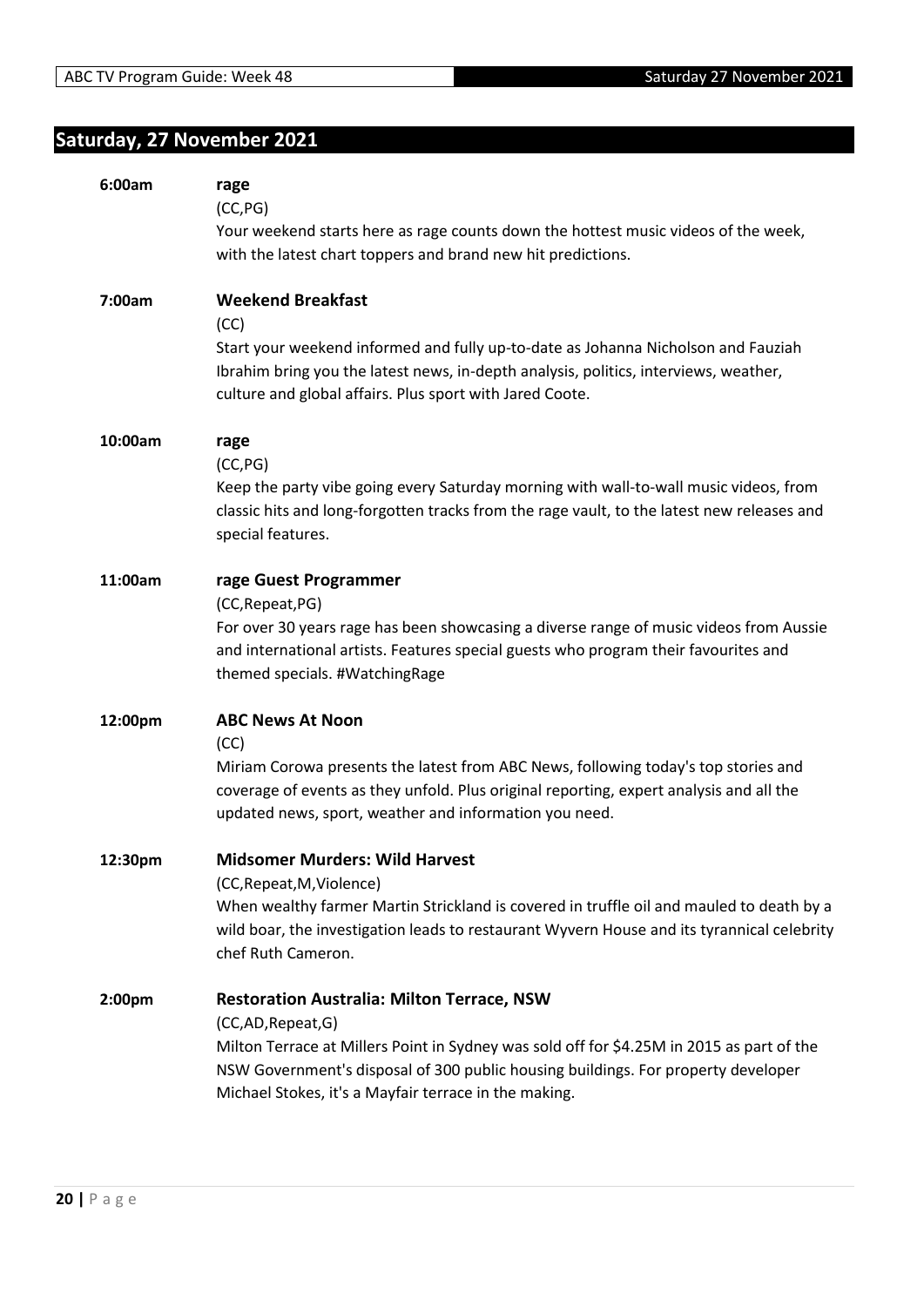| 2:55pm | <b>Nolan</b>                                                                                 |
|--------|----------------------------------------------------------------------------------------------|
|        | (CC, Repeat, PG)                                                                             |
|        | Sidney Nolan is one of Australia's greatest artists. His iconic images are treasures of the  |
|        | Australian visual language. This film explores the artist and the man from his early years   |
|        | to his extraordinary international career.                                                   |
|        |                                                                                              |
| 4:00pm | <b>Dream Gardens: Matcham</b>                                                                |
|        | (CC, Repeat, G)                                                                              |
|        | Phillip and Maria are awaiting the birth of their first child and the creation of a lakeside |
|        | garden. Sounds idyllic, right? However, delays, bad weather & budget constraints             |
|        | conspire to keep the expecting couple ever waiting.                                          |
|        |                                                                                              |
| 4:30pm | Landline                                                                                     |
|        | (CC)                                                                                         |
|        | For 30 years Landline has been telling stories from the paddock to plate, covering crops,    |
|        | climate, controversies and the characters of rural Australia. Connecting the city to the     |
|        | country since 1991. Presented by Pip Courtney.                                               |
|        |                                                                                              |
| 5:00pm | <b>Rick Stein's Secret France</b>                                                            |
|        | (CC, Repeat, G)                                                                              |
|        | Rick continues on to the sunnier climes of the Mediterranean, where he explores the          |
|        | French-Catalan legacy of Roussilon on the foothills of the Pyrenees next to the Spanish      |
|        | border.                                                                                      |
|        |                                                                                              |
| 6:00pm | <b>Inside Dame Elisabeth's Garden</b>                                                        |
|        | (CC,AD,Repeat,G)                                                                             |
|        | Marking the 90th anniversary of Dame Elisabeth Murdoch's Cruden Farm home, and the           |
|        | garden she nurtured for over eight decades before opening the glorious outdoor space         |
|        | for public enjoyment.                                                                        |
|        |                                                                                              |
| 7:00pm | <b>ABC News</b>                                                                              |
|        | (CC)                                                                                         |
| 7:30pm | <b>The Larkins</b>                                                                           |
|        |                                                                                              |
|        | (CC, PG)                                                                                     |
|        | Set in the late 1950's, golden-hearted wheeler dealer Pop Larkin, his wife Ma and their      |
|        | six children bask in their idyllic patch of paradise in Kent.                                |
| 8:20pm | <b>Ridley Road</b>                                                                           |
|        | (CC,AD,M,Adult Themes, Violence)                                                             |
|        | Vivien is introduced to Colin Jordan's wife, dedicated Nazi occultist Francoise Dior. The    |
|        | fascists plan a deadly attack, and the 62 Group do everything they can to stop them.         |
|        |                                                                                              |